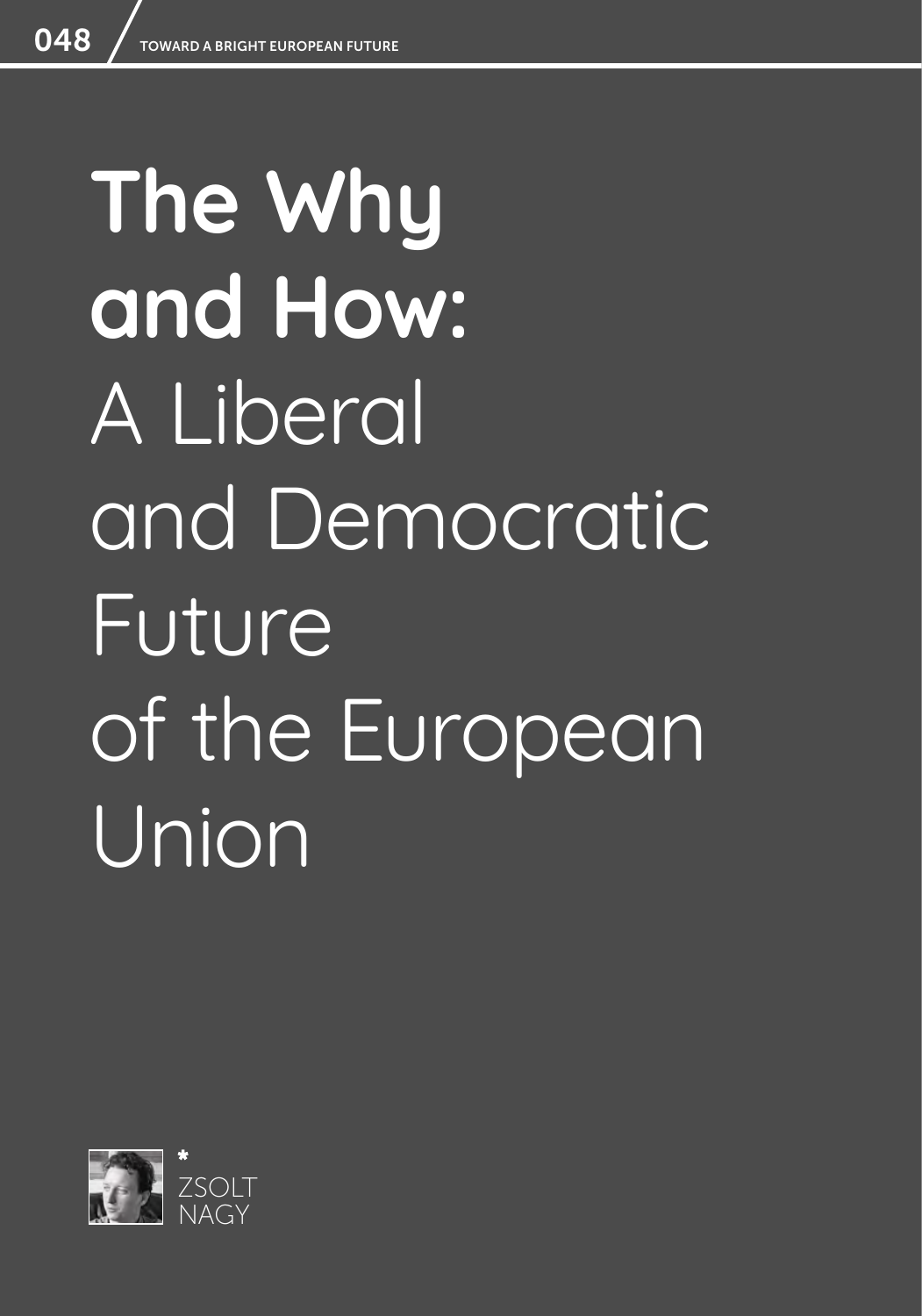eople like to think about the<br>
European Union (EU) as a prag-<br>
matic, bureaucratic system,<br>
which is an institution enabling<br>
the member states to cooperate.<br>
One could say that the European commueople like to think about the European Union (EU) as a pragmatic, bureaucratic system, which is an institution enabling the member states to cooperate. nity is based on economic association, and the biggest problem for the EU is the shape of bananas.<sup>1</sup> Nevertheless, this perception could not be further from the truth.

Politics have been shaping the destiny of this community since the beginning of European cooperation. The founding fathers of the European Union and the leaders of the member states had lively political debates over the terminus of the project. While Altiero Spinelli and Jean Monnet argued for a more united union – even a federal one in the form of the so-called 'United States of Europe' – other political leaders, including Charles De Gaulle and Winston Churchill, wanted to give more sovereignty to the member states. The debate has not ended, and the two sides are still fighting for hegemony over the European Union and its future.

Over the decades, the European Economic Community (EEC) transformed into the European Union. As time goes by, more political decisions are being made at the EU level. However, the future of the EU is still unclear. It remains to be seen how the integration will end up, what the primary goal of the cooperation is and how will it be achieved. Nevertheless, the competition of visions is not a problem at all: the history of the integration is based on this cleavage, and there were periods (like the Empty Chair Crisis in 1965) when the sovereignty of the member states won the round, and other times (like

## THE FUTURE OF THE EU IS STILL UNCLEAR

the Delors white book in 1985) when the European integration could be deepened.

The real problem of the debate on the future of the European Union is the lack of innovation and encouragement on the federalist side. The failure of the European Constitution<sup>2</sup> and the series of crises in the past decade<sup>3</sup> discouraged the reformers. Instead of thought-provoking discussions and bold new draft treaties, everyone is talking about failed small-scale reforms without new conceptions<sup>4</sup>, a partial increase of the power of the institutions<sup>5</sup>, and the "Conference on the Future of Europe," which is just a proposal-collecting series for the decision-makers, without any binding consequences<sup>6</sup>. The European community needs original alternatives and progressive

5 Mcgiffen, M. (2011) "Bloodless Coup d'Etat: The European Union's Response to the Eurozone Crisis", [in]: *Socialism and Democracy*, Vol. 25(2), pp. 25-43.

<sup>1</sup> European Parliament, Liaison Office in the United Kingdom (2016) *Bendy Bananas – The Myth to End All Myths*. Available [online]: [https://www.europarl.europa.](https://www.europarl.europa.eu/unitedkingdom/en/news-and-press-releases/euromyths/bendybananas.HTML) [eu/unitedkingdom/en/news-and-press-releases/euro](https://www.europarl.europa.eu/unitedkingdom/en/news-and-press-releases/euromyths/bendybananas.HTML)[myths/bendybananas.HTML](https://www.europarl.europa.eu/unitedkingdom/en/news-and-press-releases/euromyths/bendybananas.HTML)

<sup>2</sup> Podolnjak, R. (2007) "Explaining the Failure of the European Constitution: A Constitution-making Perspective", [in]: *Collected Papers of Zagreb Law Faculty*, Zagreb Law Faculty, Vol. 57(1).

<sup>3</sup> Riddervold, M., Trondal J., and A. Newsome (2020) *The Palgrave Handbook of EU Crises*, London: Palgavre MacMillan.

<sup>4</sup> De Wilde, P. (2020) "The Fall of the Spitzenkandidaten: Political Parties and Conflict", [in]: *Assessing the 2019 European Parliament Elections*, pp.37-53.

<sup>6</sup> Kalas, V. (2021) "How Effective Can Citizens' Participation Be in the Conference on the Future of Europe?", [in]: *ludovika.hu*. Available [online]: [https://www.ludovika.hu/](https://www.ludovika.hu/en/blogs/the-daily-european/2021/07/06/how-effective-can-citizens-participation-be-in-the-conference-on-the-future-of-europe/ ) [en/blogs/the-daily-european/2021/07/06/how-effec](https://www.ludovika.hu/en/blogs/the-daily-european/2021/07/06/how-effective-can-citizens-participation-be-in-the-conference-on-the-future-of-europe/ )[tive-can-citizens-participation-be-in-the-conference](https://www.ludovika.hu/en/blogs/the-daily-european/2021/07/06/how-effective-can-citizens-participation-be-in-the-conference-on-the-future-of-europe/ )[on-the-future-of-europe/](https://www.ludovika.hu/en/blogs/the-daily-european/2021/07/06/how-effective-can-citizens-participation-be-in-the-conference-on-the-future-of-europe/ )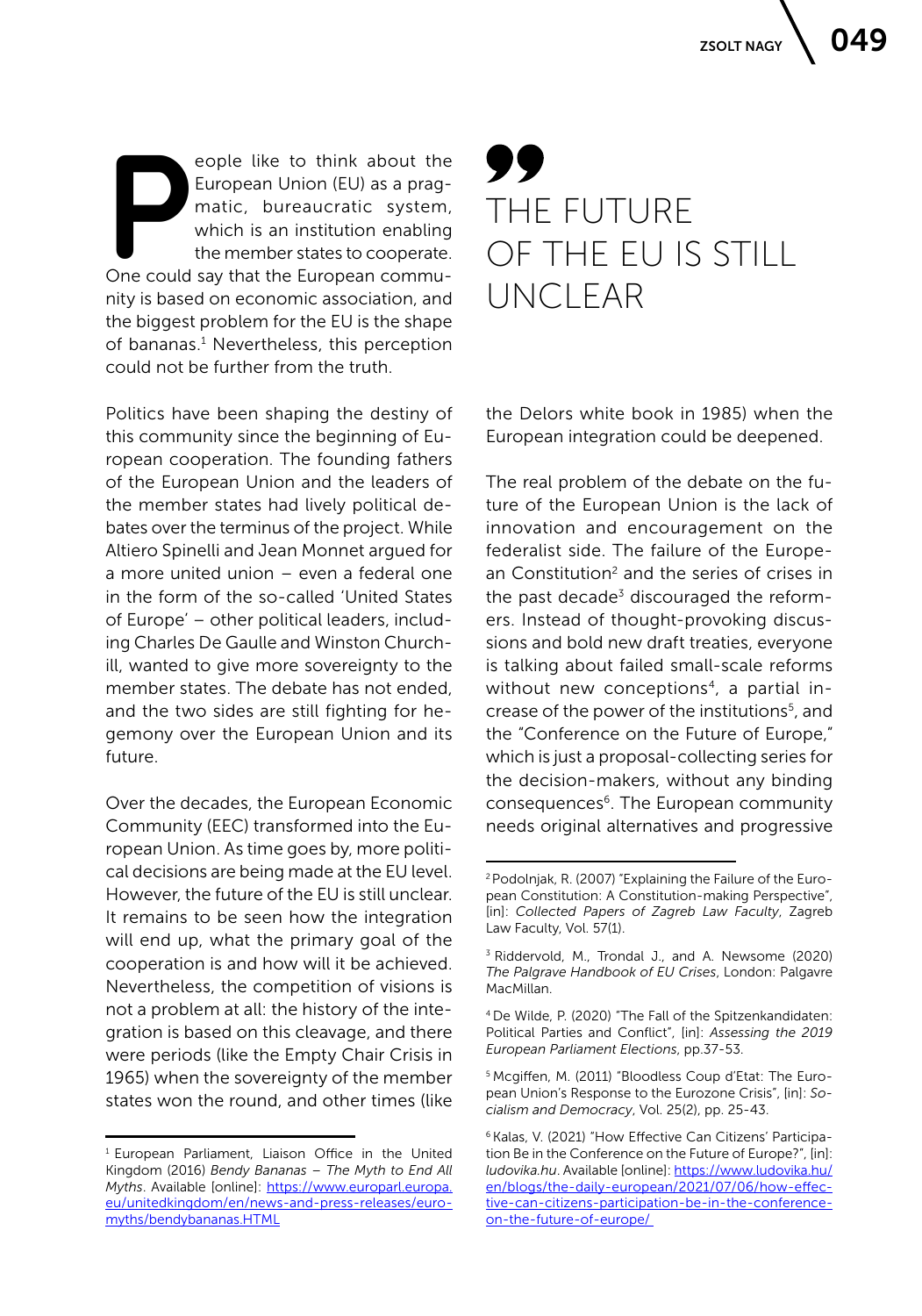solutions that will redesign the shape of the EU and our thinking about politics. For this purpose, a federal Europe cannot stand without deep and all-encompassing democratization. Only democratic legitimacy could give enough power and authorization to a federal reform package.

If the European community wants to democratize the European Union, it should no longer operate within the framework of the old, representative shape of democracy. Instead, in the 21<sup>st</sup> century, they could reform how and what they think about democracy in general. With new digital solutions, they could involve citizens more actively, create a transparent environment, be more direct, and use new technologies that they could only dream of in the 1990s and which, right now, are at their disposal.

99 THE EUROPE-AN COMMUNITY NEEDS ORIGINAL ALTERNATIVES AND PROGRES-SIVE SOLUTIONS THAT WILL REDE-SIGN THE SHAPE OF THE EU AND OUR THINKING ABOUT POLITICS

The EU could use this way of thinking and cutting-edge solutions to create a new kind of democracy that would meet its needs. A type of democracy that could be the next significant step in its progression and might serve as a blueprint for all member states and other countries for reforming their own democratic systems as well.

Of course, there is no democracy without *demos*. The main problem with European politics is the question of the existence of its citizens. For the sake of clarity, let us cut the Gordian knot with several paradigmatical presumptions, according to which: 1) right now, there is no European demos as a political entity; however, 2) it could be created by means of political institutions that have actual power, because 3) the common political sphere and the raising of direct political questions are able to create political camps and cleavages. This presumption is not a fact, but a rational theory, which shall help us focus on the institutional side of the matter at hand.

#### THE EVOLUTION OF THE DEMOCRATIC ELEMENT IN THE LIFE OF THE EUROPEAN **COMMUNITY**

Although the idea of European unity emerged before the 20<sup>th</sup> century<sup>7</sup>, it was only put seriously on the political table after the end of the Second World War<sup>8</sup>. The system, which was created in the 1950s (initially as the European Coal and Steel Community and the European Atomic Energy Community in 1952, and then the European Economic Community with the Treaty of Rome

<sup>7</sup> Harste, G. (2009) "Kant's Theory of European Integration: Kant's "Toward Perpetual Peace" and Changing Forms of Separated Powers in the Evolution of Military and Politics", [in]: *Jahrbuch Für Recht Und Ethik / Annual Review of Law and Ethics*, Vol. 17, pp. 53–84. Available [online]:<http://www.jstor.org/stable/43593970>

<sup>8</sup> Arotó, K. and B. Koller (2018) *Az Európai egység fejlődéstörténete és az EU jelenkori kihívásai*, Budapest, Gondolat Kiadó. [in Hunagrian]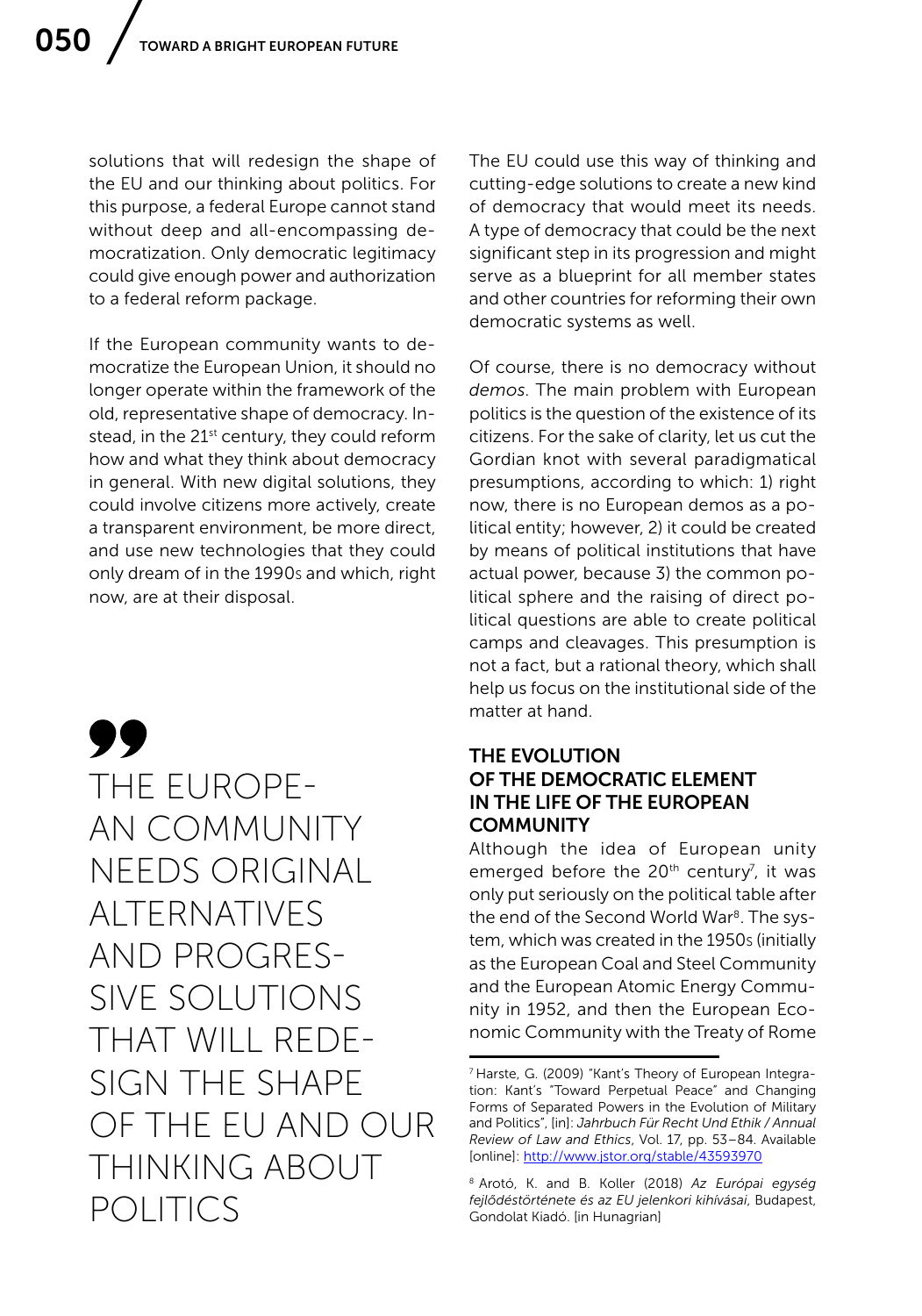in 1958), was mainly concerned with finding solutions for economic and peacekeeping cooperation between the founding countries. However, political goals and ideas for the creation of a European community had already begun<sup>9</sup>.

Nevertheless, it is essential to note that the Communities did not yet have a democratic concept at the time. The European Economic Community was considered a purely intergovernmental institution, in which the Commission was independent of the states – but there was no democratic concept here either<sup>10</sup>. It is illustrated by the fact that in the 1950s, there was no parliament in the modern sense of the term, only an assembly of representatives from the parliaments of the member states, with consulting rights only. The Council of the European Union (hereinafter referred to as 'the Council') had the most significant democratic authority in decision-making – its members were the ministers of the member states, and the actual decision-making power was concentrated in their hands $11$ .

Until the new millennium, the most significant factor in the European community's democratization was the creation and expansion of one particular representative body: the European Parliament (EP). The key milestones in this process were the introduction of direct elections (1976) and their first implementation (1979), the recognition of the name 'Parliament' (1983), as opposed to the formerly used 'Assembly', and the extension of consultation power from the

### 99 IN ADDITION TO THE EUROPE-AN PARLIAMENT, NATIONAL PAR-LIAMENTS ALSO STRENGTHEN REP-RESENTATIVE DE-MOCRACY IN DE-CISION-MAKING, ALTHOUGH TO AN INCREASING-LY LESSER EXTENT

1970s until the Lisbon Treaty, in which the European Parliament became a co-legislator in the statutory legislative procedure<sup>12</sup>.

In addition to the European Parliament, national parliaments also strengthen representative democracy in decision-making, although to an increasingly lesser extent. Initially, the Parliament – which had only consultative rights – was composed of delegates from the Parliaments of the member states until the 1980s. Nowadays, national parliaments have only limited powers in EU decision-making – the most powerful instrument is the so-called 'yellow card'

<sup>&</sup>lt;sup>9</sup> Monnet, J. (1994) "A Ferment of Change", [in]: Nelsen, B.F. and A.CG. Stubb (eds.) *The European Union*, London: Palgrave.

<sup>10</sup> Moravcsik, A. (2002) "In Defense of the 'Democratic Deficit': Reassessing Legitimacy in the European Union", [in]: *Journal of Common Market Studies*, Vol. 40(4), pp 603–624.

<sup>11</sup> Bóka, J., Gombos, K., and L. Szegedi (2019) *Az Európai Unió Intézményrendszere*, Budapest: Gondolat Campus Kiadó. [in Hungarian]

<sup>12</sup> Arotó, K. and B. Koller (2018) *Az Európai egység fejlődéstörténete és az EU jelenkori kihívásai*, Budapest, Gondolat Kiadó. [in Hunagrian]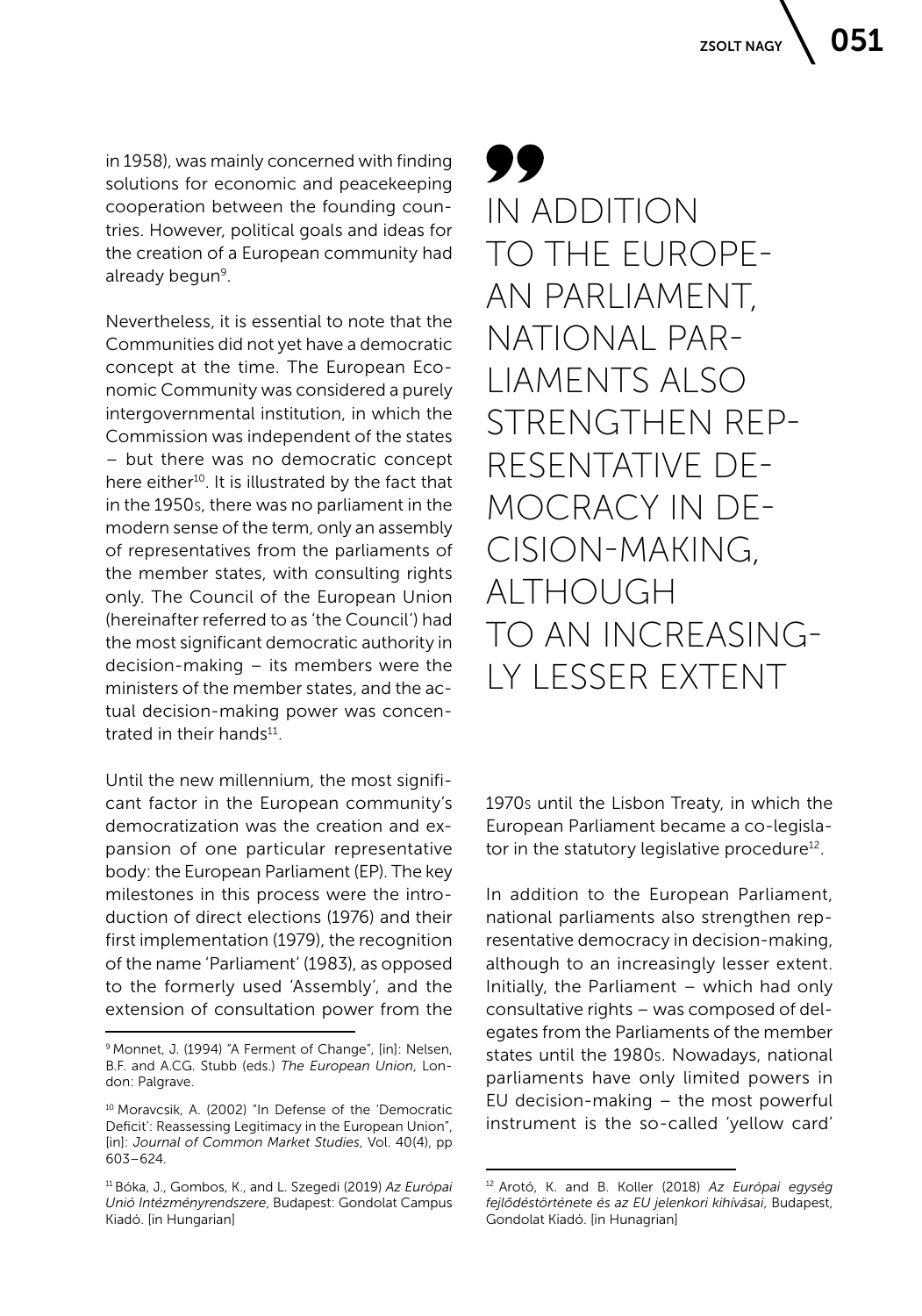procedure, whereby if one-third of national parliaments (9) consider a proposal to be negative in terms of subsidiarity, the European Commission has to reconsider its proposal<sup>13</sup>. Beyond this, however, national legislatures only have the right to request data.

While analyzing the democratic institutions in the European Union, it is also worth looking at the tools of direct democracy, which, although less prominent, are also a democratic feature in the functioning of the Communities<sup>14</sup>. In the initial stages of the Communities, as an intergovernmental organization, there was no direct contact between the European bodies and citizens. Referendums on various issues connected to European politics – membership, treaties, and policies – were held at the level of member states.

However, they were rather individual initiatives of the member states, as the Communities did not impose them, and the European community was not involved in any way in calling or conducting them<sup>15</sup>. It must be noted that the outcomes of the referendums were always respected<sup>16</sup>, even when they went against the interests of political elites and the European integration.

### 99 THE EUROPEAN CITIZENS' INITIATIVE IS A RELATIVELY NEW INSTRUMENT OF DIRECT DEMOCRACY

The failure of the European Constitution<sup>17</sup>, Norwegian accession $18$ , or Brexit – even if the latter was attempted to be blocked by political elites on both sides $19$ , – are all cases that illustrate how binding the results of referenda in respective member states are for the European project.

The short-lived Spitzenkandidat system would have also allowed the strengthening of democratic empowerment<sup>20</sup>. The essence of the system, which was used only in 2014, was that the presumptive candidate of the political groups of the European Parliament with the most seats would have been nominated and elected for the presidency of the European Commission. In

<sup>&</sup>lt;sup>13</sup> European Union, Subsidiarity Control Mechanism. Available [online]: [https://ec.europa.eu/info/law/law](https://ec.europa.eu/info/law/law-making-process/adopting-eu-law/relations-national-parliaments/subsidiarity-control-mechanism_hu)[making-process/adopting-eu-law/relations-national](https://ec.europa.eu/info/law/law-making-process/adopting-eu-law/relations-national-parliaments/subsidiarity-control-mechanism_hu)[parliaments/subsidiarity-control-mechanism\\_hu](https://ec.europa.eu/info/law/law-making-process/adopting-eu-law/relations-national-parliaments/subsidiarity-control-mechanism_hu)

<sup>14</sup> Oross, D. (2020) "Versengő demokrácia felfogások, új részvételi lehetőségek?", [in]: *Politikatudományi Szemle*, Vol. 29(4), pp. 105-120. [in Hungarian]

<sup>&</sup>lt;sup>15</sup> Chronowski, N. and A. Vincze (2019) "Népszavazások Uniós ügyekben és a magyar gyakorlat", [in]: *Közjogi Szemle*, Vol. XXI(1), pp. 17-24. [in Hungarian]

<sup>&</sup>lt;sup>16</sup> There were situations when a second referendum took place; after a non-favorable turnout, it did not undermine the democratic automatization. See more: Dinan, D. (2009) "Institutions and Governance: Saving the Lisbon Treaty an Irish Solution to European Problem", [in]: *Journal of Common Market Studies*, Vol. 47(Annual Review), pp. 113-132.

<sup>17</sup> Podolnjak, R. (2007) "Explaining the Failure of the European Constitution: A Constitution-making Perspective", [in]: *Collected Papers of Zagreb Law Faculty*, Zagreb Law Faculty, Vol. 57(1).

<sup>18</sup> Narud, H. M. and K. Strøm (2000) "Adaptation Without EU Membership: Norway and the European Economic Area", [in]: *The Journal of Legislative Studies*, Vol. 6(1), pp. 125-150.

<sup>19</sup> Macshane, D. (2015) *Brexit: How Britain Left the EU*, London: I.B. Tauris.

<sup>20</sup> De Wilde, P (2020) "The Fall of the Spitzenkandidaten: Political Parties and Conflict in the 2019 European Elections", [in]: Kritzinger, S. et al. (eds.), *Assessing the 2019 European Parliament Elections*, Chapter 3, Abingdon: Routledge, pp. 37-53.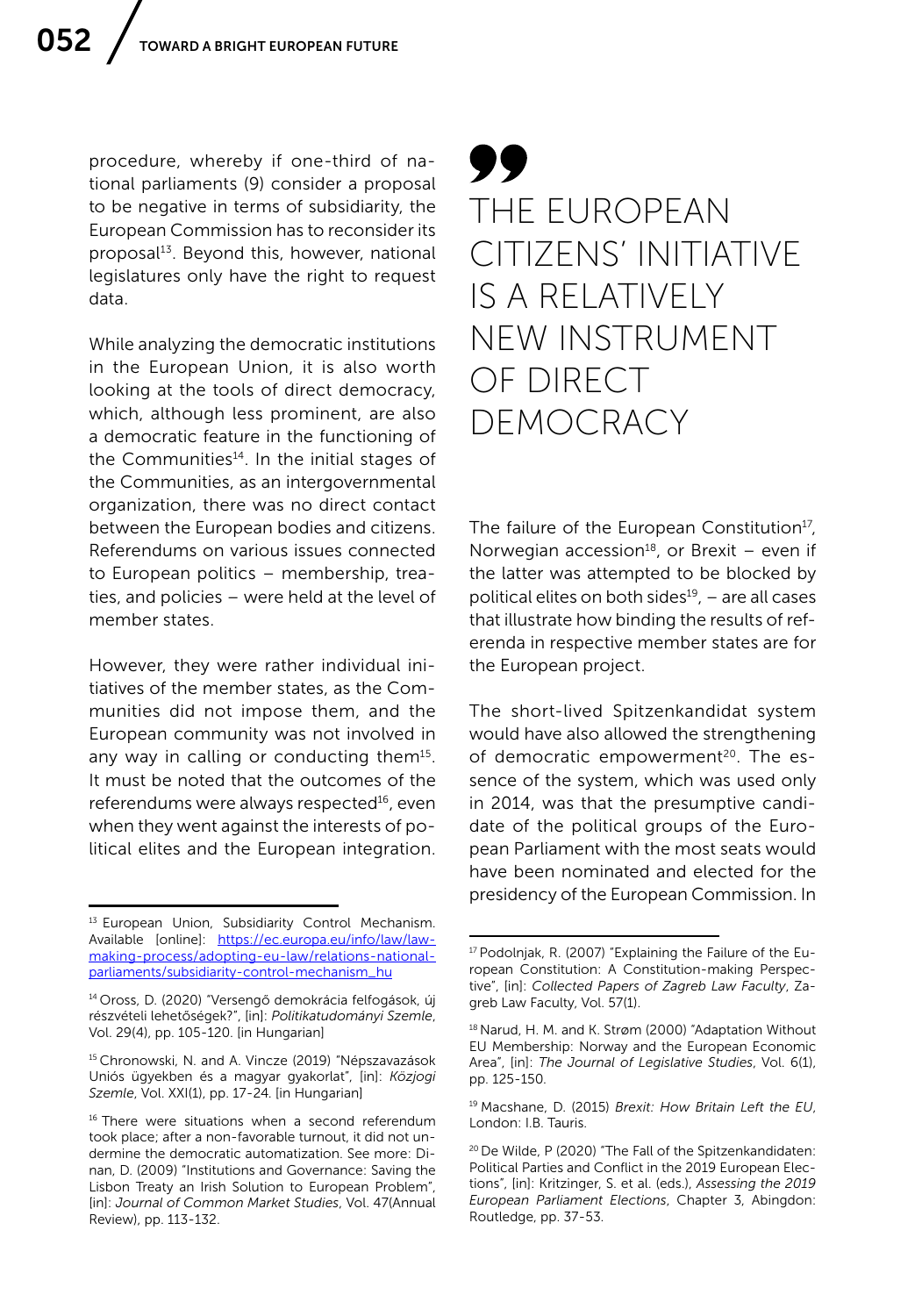other words, citizens would have been able to vote on the composition of the Parliament, while at the same time voting for the President of the Commission, thus increasing the legitimacy of the President and their *de facto* 'head of government' status. While in 2014, the European People's Party's top candidate, Jean-Claude Juncker, was successfully elected, in 2019 the system failed, and the EPP's candidate, Manfred Weber, was replaced by Ursula Von der Leyen, the Minister of Defense of Germany, who was also from the EPP party but did not stand for election $21$ .

The European Citizens' Initiative is a relatively new instrument of direct democra $cy<sup>22</sup>$ . This institution, which has existed since the Lisbon Treaty, aims to give European citizens a direct say in EU affairs. Thanks to the Initiative, if one million signatures are collected by specialized civil society organizations in at least seven countries (considering the minimum number of signatures obtained in each country), the European Commission will put the issue on the agenda $23$ .

Of lesser importance, but still a part of the toolbox of direct democracy, the European consultations system should also be mentioned. The aim of online consultations, managed by the European Commission, is to allow as many European citizens as possible to express their views on specific issues before adapting draft legislation. There is no ongoing consultation at the moment,

99 THE AIM OF ONLINE CONSULTATIONS, MANAGED BY THE EUROPEAN COMMISSION, IS TO ALLOW AS MANY EUROPEAN CITIZENS AS POSSIBLE TO EXPRESS THEIR VIEWS ON SPECIFIC ISSUES BEFORE ADAPTING DRAFT LEGISLATION

but since its launch in 2019, people have been asked their views on various EU issues more than  $500$  times<sup>24</sup>

Finally, the ongoing Conference on the Future of Europe initiative<sup>25</sup> aims to involve as many citizens as possible in the reforms that will shape the coming years of the Union. The consultation will help reshape the EU and reveal how it should transform its policies. A series of decentralized debates is underway, culminating in a plenary session

<sup>21</sup> European Commission (2019) *The Von der Leyen Commission: For a Union That Strives for More*. Available [online]: [https://ec.europa.eu/commission/presscorner/de](https://ec.europa.eu/commission/presscorner/detail/en/IP_19_5542)[tail/en/IP\\_19\\_5542](https://ec.europa.eu/commission/presscorner/detail/en/IP_19_5542)

<sup>22</sup> Tárnok, B. (2020) *Az európai polgári kezdeményezés különös tekintettel a nemzeti kisebbségek jog- és érdekvédelmére*, a PhD dissertation. Available [online]: [https://jak.ppke.hu/uploads/articles/12332/file/Tarnok\\_](https://jak.ppke.hu/uploads/articles/12332/file/Tarnok_Balazs_dolgozatv(1).pdf) [Balazs\\_dolgozatv\(1\).pdf](https://jak.ppke.hu/uploads/articles/12332/file/Tarnok_Balazs_dolgozatv(1).pdf) [in Hungarian]

<sup>23</sup> [https://ec.europa.eu/info/about-european-commis](https://ec.europa.eu/info/about-european-commission/get-involved/european-citizens-initiative)[sion/get-involved/european-citizens-initiative](https://ec.europa.eu/info/about-european-commission/get-involved/european-citizens-initiative)

<sup>24</sup> [https://ec.europa.eu/info/consultations](https://ec.europa.eu/info/consultations ) 

<sup>&</sup>lt;sup>25</sup> The official website of the Conference on the Future of Europe:<https://futureu.europa.eu/>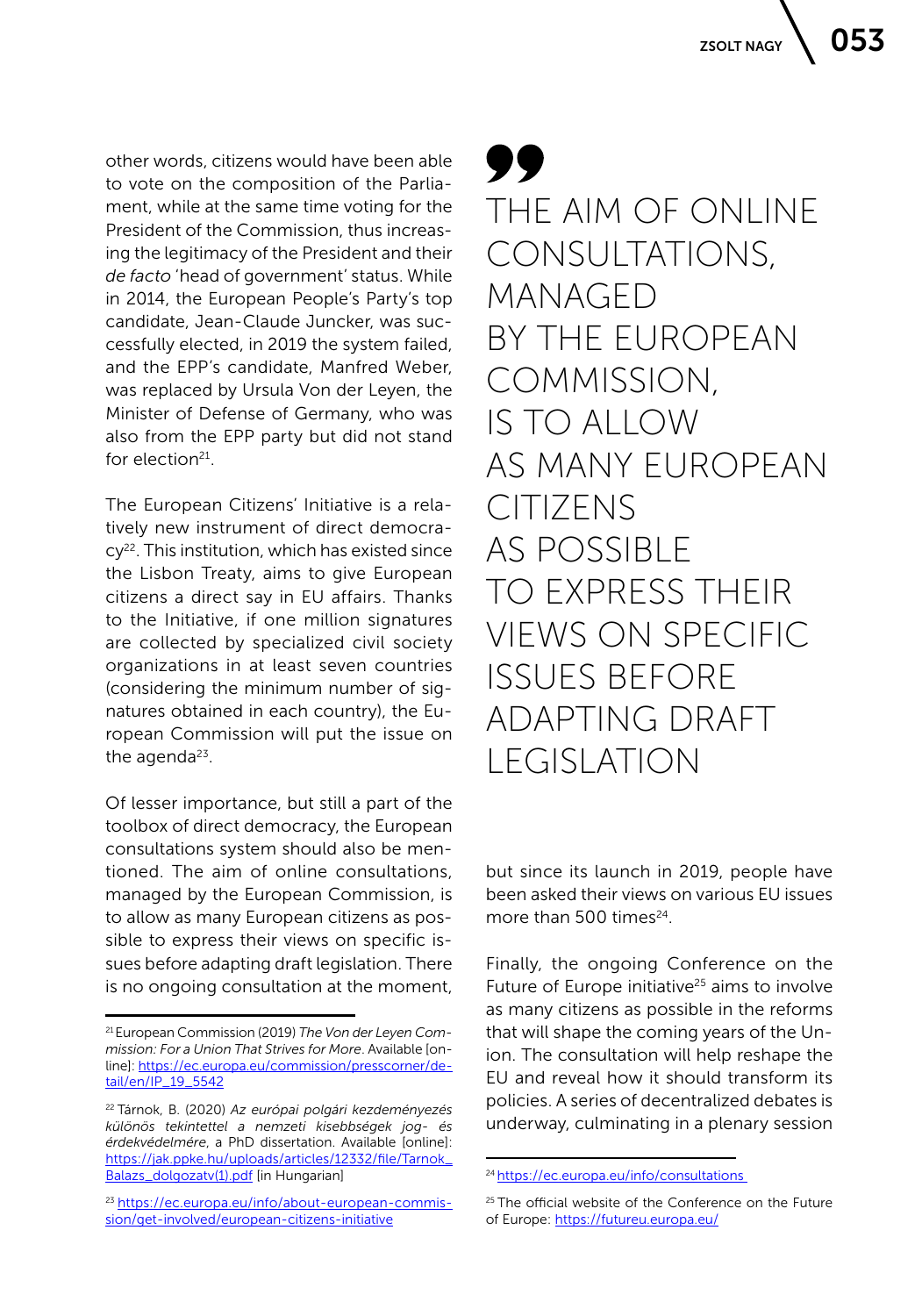### 99 ACCORDING TO THE PRINCIPLE OF POPULAR SOVEREIGNTY, ALL POWER DERIVES FROM THE PEOPLE

to draw the lessons learned together. At the end of the process, a report will be produced and sent to the EU institutions – the Council, the Parliament, and the Commission – to consider the points relevant to them.

The abovementioned EU institutions are supposed to help its democratic legitimation. However, there is still some doubt as to whether or not they are useful. Could citizens actually use them to affect the course of the EU? Well, not really. There are several conceptual, theoretical, and pragmatic problems with these institutions, and, therefore, the democratic deficit is still a real problem within the European Union. So, what are these problems?

### THE DEMOCRATIC NATURE OF THE EUROPEAN UNION

To put it bluntly, the institutional system of the European Union is not democratic enough. We can see that there are three main problems in the decision-making process: 1) the lack of the popular sovereignty in theoretical and practical ways; 2) the weakness of the European Parliament as the tool of representative democracy in the European Union; and 3) the weightlessness

of the direct democratic elements, like the consultations.

These elements could provide the democratic legitimacy of the EU; however, right now they are lame ducks in the system, which are the veterinary horses of the European Union. They show that there were ambitious ideas, yet without creativity, which leads to weak practical operations.

### THE LACK OF PRINCIPLE OF POPULAR **SOVEREIGNTY**

According to the principle of popular sovereignty, all power derives from the people, i.e., they can choose the system they want to live in<sup>26</sup>. This is a basic premise of democracies and one of the most critical cornerstones they have in common, no matter what kind of democracy one is talking about. Its expression has symbolic and practical importance in a constitution, which summarizes the principles of a given community.

Although the European Union does not have a constitution (the draft constitution planned in the 2000s failed to be ratified), the principle of sovereignty of the people was not mentioned even in the draft<sup>27</sup>. Popular sovereignty as one of the foundations of the community is not mentioned in the Treaty of Rome<sup>28</sup>, the Maastricht Treaty<sup>29</sup>, – which formed the basis of the European

<sup>26</sup> Petrétei J. and P. Tilk (2014) *Magyarország alkotmányjogának alapjai*, Pécs: Kodifikátor Alapítvány. [in Hungarian]

<sup>27</sup> The Constitutional Treaty (2004) Available [online]: [http://publications.europa.eu/resource/cellar/7ae3fd7e-](http://publications.europa.eu/resource/cellar/7ae3fd7e-8820-413e-8350-b85f9daaab0c.0011.02/DOC_1 )[8820-413e-8350-b85f9daaab0c.0011.02/DOC\\_1](http://publications.europa.eu/resource/cellar/7ae3fd7e-8820-413e-8350-b85f9daaab0c.0011.02/DOC_1 ) 

<sup>&</sup>lt;sup>28</sup> The Treaty of the European Economic Community (1957) Available [online]: [https://eur-lex.europa.](https://eur-lex.europa.eu/legal-content/FR/TXT/PDF/?uri=CELEX:11957E/TXT&from=HU) [eu/legal-content/FR/TXT/PDF/?uri=CELEX:11957E/](https://eur-lex.europa.eu/legal-content/FR/TXT/PDF/?uri=CELEX:11957E/TXT&from=HU) [TXT&from=HU](https://eur-lex.europa.eu/legal-content/FR/TXT/PDF/?uri=CELEX:11957E/TXT&from=HU)

<sup>&</sup>lt;sup>29</sup> Treaty on European Union (1992) Available [online]: [https://eur-lex.europa.eu/legal-content/EN/TXT/](https://eur-lex.europa.eu/legal-content/EN/TXT/PDF/?uri=CELEX:11992M/TXT&from=HU ) PDF/?uri=CELEX:11992M/TXT&from=HU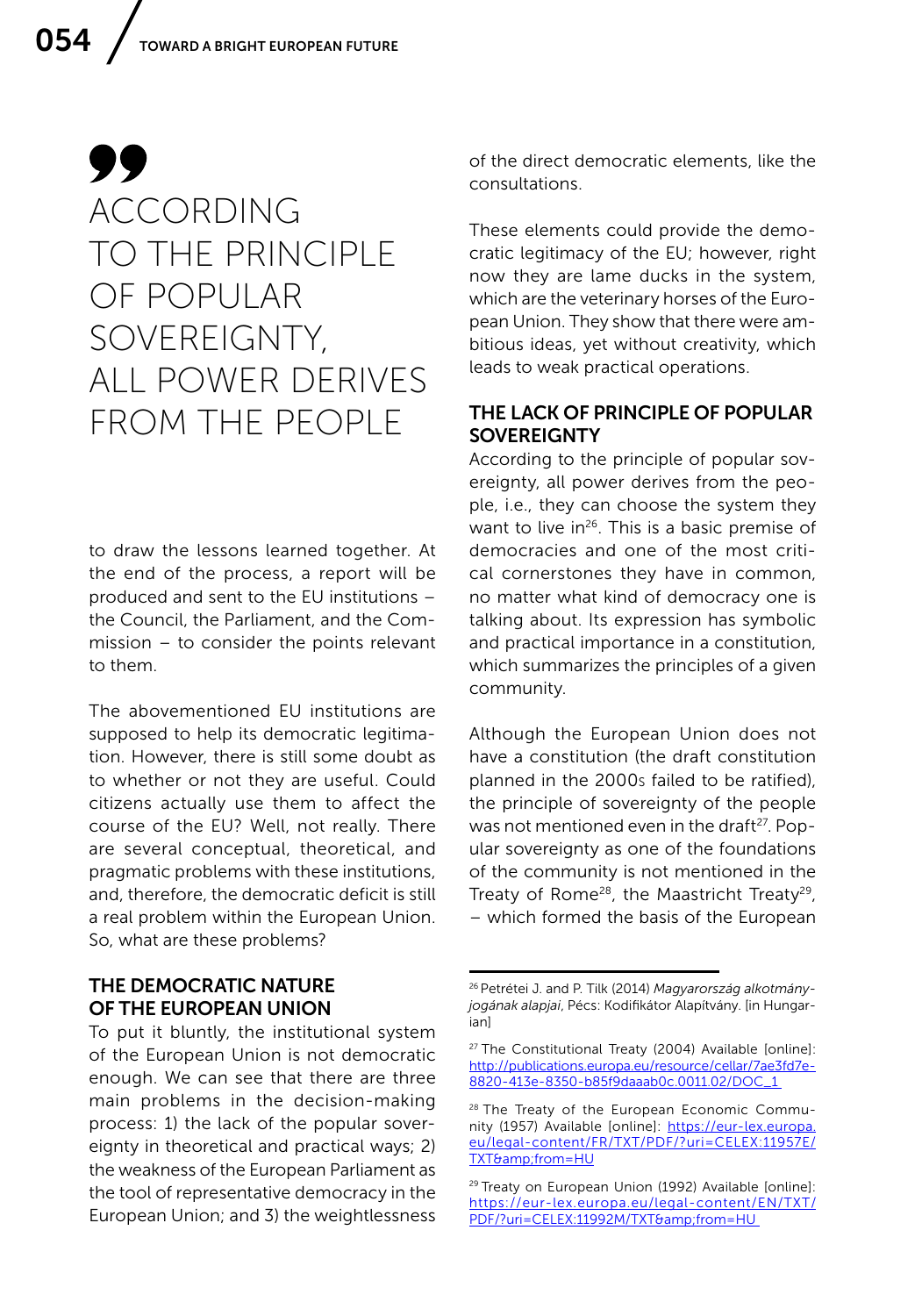### 99 THE EUROPEAN PARLIAMENT – AN INSTITUTION THAT REPRESENTS THE PEOPLE AND DEMOCRACY IN THE EUROPEAN UNION – HAS BEEN STRENGTHENING ITS POWER OVER THE PAST SIXTY YEARS

community – or even the Lisbon Treaty<sup>30</sup>, the most recent document.

Although the Lisbon Treaty states that *"the Union shall be based on representative democracy"*31, so people's sovereignty only partially applies to the EU, based on its structure in which the member states are empowered with the most important powers. Moreover, the treaties begin with a declaration of intent by the leaders of the countries to create the given document and confirm it with their signatures.

Moreover, the picture is nuanced by the fact that the adoption of the treaties is approved either by a referendum or a parliamentary decision in each country. This dichotomy is underlined by the now-standard legislative procedure, whereby the European Parliament and the European Council must both approve legislative proposals. If this fails, a joint committee is set up to resolve the dispute, with the Council and the Parliament equally represented.

One could say that an interstate organization does not need any kind of popular sovereignty. However, the EU is not a simple cooperation between independent states, like the United Nations. In 1992, in the Maastricht Treaty, the leader of the community declared that the European Union has citizens, with rights and direct connection with the EU. Therefore, there will have to be an agreement between the EU and its citizens, and the European Union has to adopt popular sovereignty if it really wants to create real citizenship.

### THE WEAKNESS OF THE EUROPEAN PARLIAMENT

The European Parliament – an institution that represents the people and democracy in the European Union – has been strengthening its power over the past sixty years. From being a consultative body, it is now commonly referred to as a 'co-decisionmaking body.' Under the Lisbon Treaty, legislation must, as a primary rule, be accepted by both the Council of the European Union and the EP. Even so, it cannot be considered as a powerful body like the Council of the European Union or the European Commission.

Firstly, although the EP has a co-legislative duty as a general role, this does not cover all areas – some agreements can only be decided by the Council of the European Union, others are in the hands of the European

<sup>30</sup> The Treaty of Lisbon (2007). Available [online]: [https://](https://eur-lex.europa.eu/legal-content/HU/TXT/PDF/?uri=OJ:C:2007:306:FULL&from=HU) [eur-lex.europa.eu/legal-content/HU/TXT/PDF/?uri=OJ](https://eur-lex.europa.eu/legal-content/HU/TXT/PDF/?uri=OJ:C:2007:306:FULL&from=HU) [:C:2007:306:FULL&from=HU](https://eur-lex.europa.eu/legal-content/HU/TXT/PDF/?uri=OJ:C:2007:306:FULL&from=HU)

<sup>&</sup>lt;sup>31</sup> Treaty of Lisbon: Title II, 8a Article 1.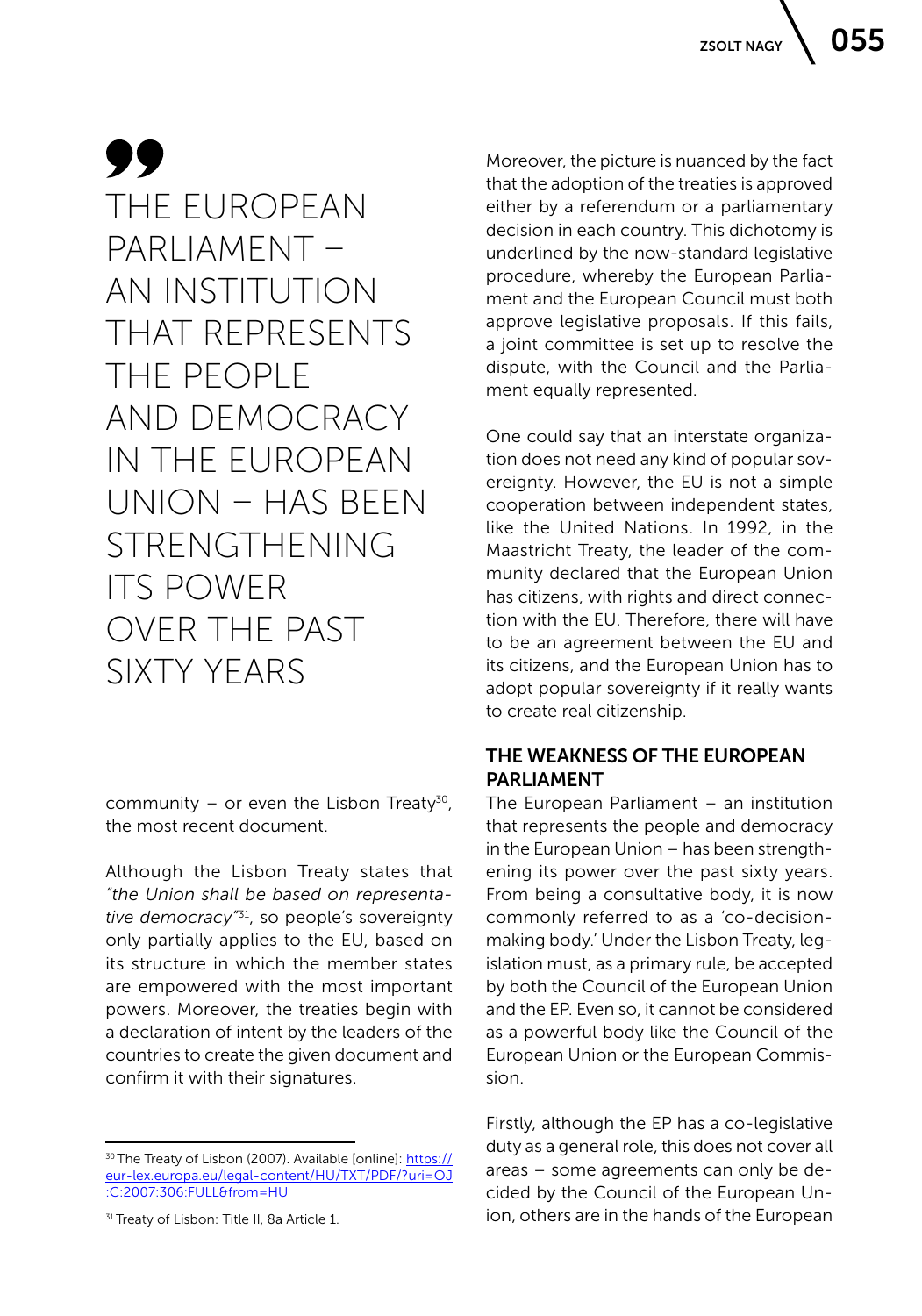Commission32. In addition, the European Parliament's autonomous powers are mostly limited to political resolutions, which have only a few consequences. Thus, while this body has strong democratic legitimacy, the greatest center of power is not concentrated in the hands of this institution.

Secondly, the positional reinforcements outside the treaties of the European Union are exceedingly difficult to implement, mainly because of the internal division of the institution, as was seen with the failure of the Spitzenkandidat system. With Von der Leyen as the new Commission President, the role of the Parliament has weakened since she was not the top candidate of the EPP in the first round. The fact that the political groups were unable to overcome ideological battles meant that they failed to take advantage of the opportunity to strengthen the European Parliament's role in the institutional structure. While members of the European Commission and the Council are relatively united in their views on strengthening their institutions, paradoxically, the EP also contains MEPs whose political aim is to weaken it and strengthen intergovernmental decision-making $33$ .

The electoral mechanism also contributes to the weakness of the European Parliament. Although MEPs are directly elected, which gives the democratic legitimacy to the EP, the democracy of the EU is weakened by the fact that citizens can vote for national parties in the election.

### 99 THE EUROPEAN PARLIAMENT'S AUTONOMOUS POWERS ARE MOSTLY LIMITED TO POLITICAL RESOLUTIONS

By not voting for single EU party lists, European politics is taken away from people. EP elections have become mostly secondary national elections<sup>34</sup>. On the one hand, parties are not interested in strengthening their political group, but rather in improving their own position<sup>35</sup>. On the other hand, voters consider them inferior to national elections. The latter phenomenon may explain the lower voter turnout than in national elections and the higher representation of smaller parties<sup>36</sup>. For voters, these elections

<sup>32</sup> Blom-Hansen, J. (2019) "Studying Power and Influence in the European Union: Exploiting the Complexity of Post-Lisbon Legislation with EUR-Lex", [in]: *European Union Politics*, Vol. 20(4), pp. 692-706.

<sup>&</sup>lt;sup>33</sup> Euronews with AFP, AP (2021) "Nationalists Vow Joint Votes in European Parliament but Fall Short of Forming New Alliance", [in]: *Euronews*. Available [online]: [https://](https://www.euronews.com/2021/12/04/europe-s-nationalist-leaders-meet-in-warsaw-in-bid-to-change-politics-of-brussels) [www.euronews.com/2021/12/04/europe-s-national](https://www.euronews.com/2021/12/04/europe-s-nationalist-leaders-meet-in-warsaw-in-bid-to-change-politics-of-brussels)[ist-leaders-meet-in-warsaw-in-bid-to-change-poli](https://www.euronews.com/2021/12/04/europe-s-nationalist-leaders-meet-in-warsaw-in-bid-to-change-politics-of-brussels)[tics-of-brussels](https://www.euronews.com/2021/12/04/europe-s-nationalist-leaders-meet-in-warsaw-in-bid-to-change-politics-of-brussels)

<sup>34</sup> Koller, B. (2019) "Európai uniós polgárok mint a politikai rendszer szereplői", [in]: *Arató Krisztina – Koller Boglárka szerk.: Az Európai Unió politika rendszer*, Budapest Dialóg Campus Kiadó, pp. 173-184. [in Hungarian]

<sup>35</sup> A good example for this is the 2019 EP elections in Hungary, where the DK and the MSZP, as well as the Dialogue and the LMP, rivalled each other, even though they were (would have) finally joined the same faction in the EP. See: Pintér, B. (2019) "Mi az az EP-választás? Egy cikkben minden, amit tudnod kell!", [in]: *azonnali.hu.* Available [online]: [https://azonnali.hu/cikk/20190515\\_mi-az-az](https://azonnali.hu/cikk/20190515_mi-az-az-ep-valasztas-egy-cikkben-minden-amit-tudnod-kell)[ep-valasztas-egy-cikkben-minden-amit-tudnod-kell](https://azonnali.hu/cikk/20190515_mi-az-az-ep-valasztas-egy-cikkben-minden-amit-tudnod-kell) [in Hungarian]

<sup>36</sup> Reif, K. and Schmitt, H. (1980) "Nine Second-Order Elections: A Conceptual Framework for the Analysis of European Election Results", [in]: *European Journal of Political Research*, Vol. 8(1), pp. 3-44.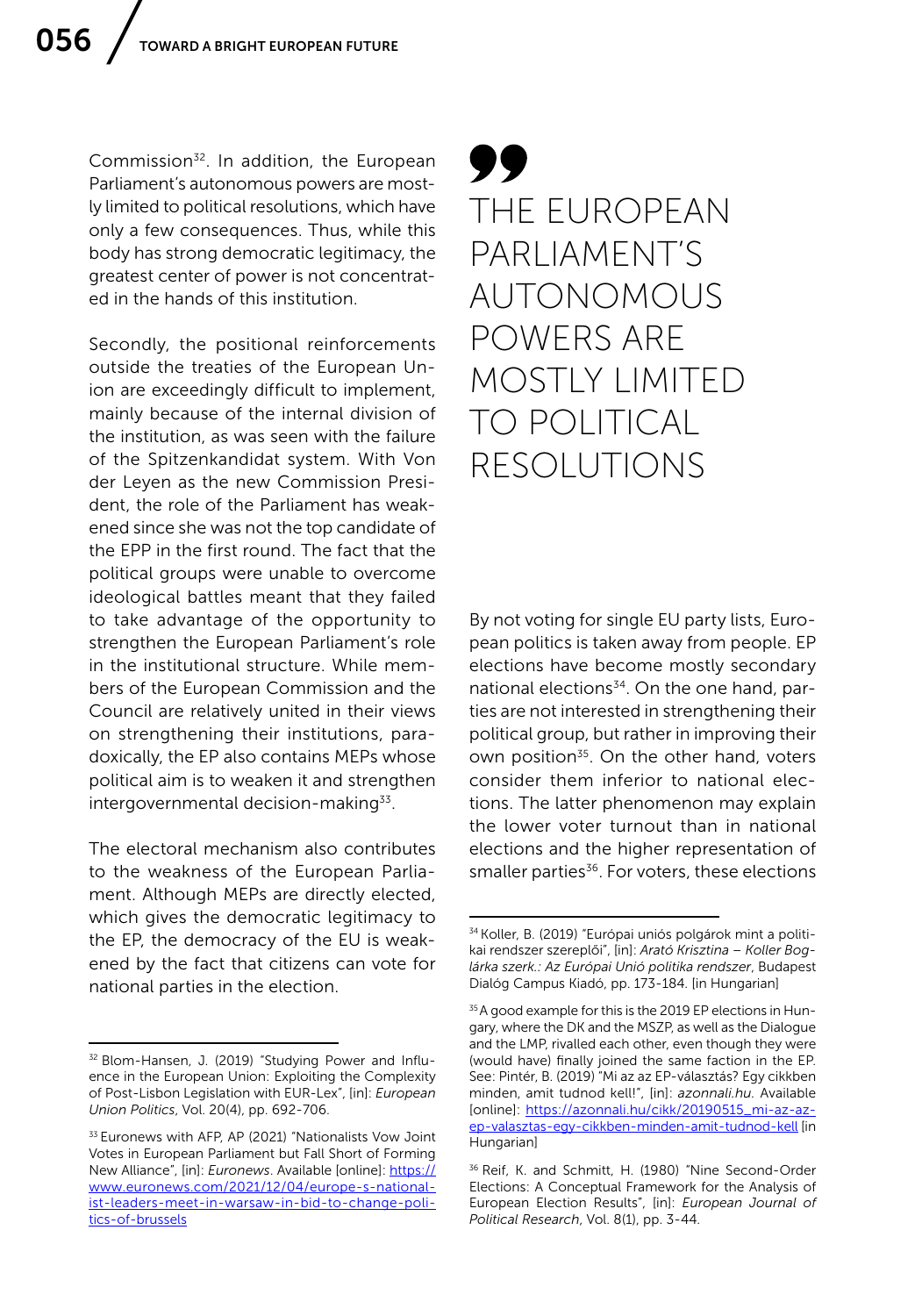are mostly about domestic politics, the European policies of the national parties, and the opportunity to support their favorite parties<sup>37</sup>. It is rarely about the policies and the future of the European Union.

It should be added that the 2019 EP elections produced both higher turnout figures at the European level in member states and a much higher profile for the European Union itself during the campaigning, and national politics were less visible<sup>38</sup>. This may signify a stronger European Parliament and a rise in public awareness, but one election does not necessarily give reason to draw such conclusions.

However, it is still true that the European elections are less important for EU citizens than the national elections. The main reason for this is that the European Union is distant from the electorate. There is no large-scale, direct dialogue to help people understand the weight and relevance of the EU to their daily lives. At present, Europeans have little idea of the changes that would result from voting in European elections, and, in most cases, they are not even aware of the powers of the European Parliament<sup>39</sup>.

Finally, the weak cohesion of the political groups is also significant. The fact that MEPs are elected to the European Parliament through their national party, rather than their common European party, means that the latter is only a secondary identityforming force for politicians. Therefore, the factional discipline in the EP is much weaker

99 THE DEMOCRACY OF THE EU IS WEAKENED BY THE FACT THAT CITIZENS CAN VOTE FOR NATIONAL PARTIES IN THE ELECTION. BY NOT VOTING FOR SINGLE EU PARTY LISTS. EUROPEAN POLITICS IS TAKEN AWAY FROM PEOPLE

than in a national parliament<sup>40</sup>. Without the disciplining power of political groups, MEPs tend to vote based on their national party, which again gives room for the emergence of national politics in the European context.

<sup>&</sup>lt;sup>37</sup> This is why small parties get more votes in EP elections than in national elections.

<sup>38</sup> Braun, D. and Schäfer, C. (2021) "Issues That Mobilise Europe. The Role of Key Policy Issues for Voter Turnout in the 2019 European Parliament Election", [in]: *European Union Politics*, Vol. 23(1), pp. 120-140.

<sup>39</sup> Valchev, B. (2017) "EU Weaknesses and the Debate about Its Future Reforms", [in]: *Trakia Journal of Sciences*, No 4, pp. 367-373.

<sup>40</sup> Bíró-Nagy, A. (2019) "Az Európai Parliament", [in]: *Arató Krisztina – Koller Boglárka szerk.: Az Európai Unió politika rendszer*, Budapest: Dialóg Campus Kiadó, pp. 99–123. [in Hungarian]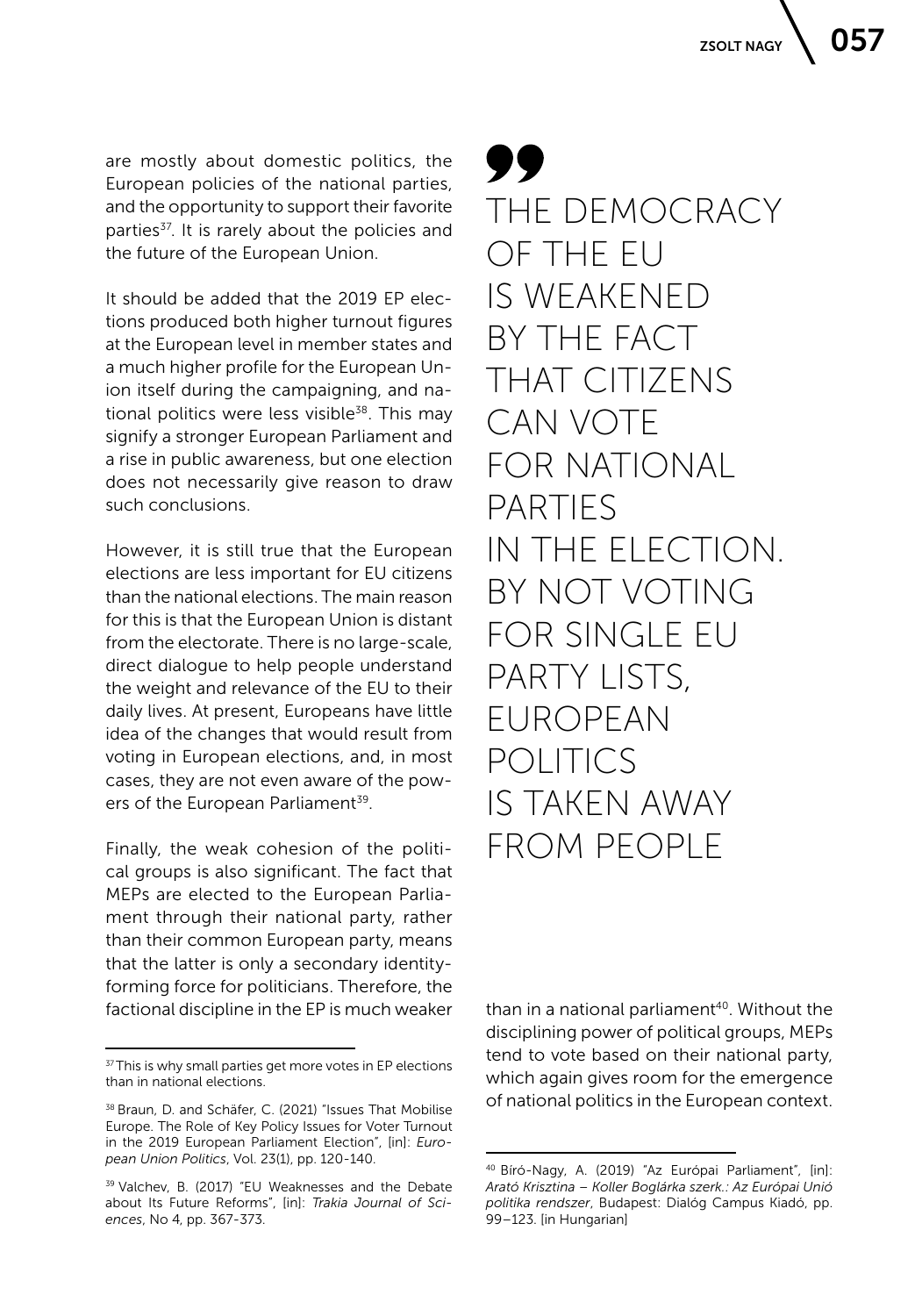### 99 EUROPEANS HAVE LITTLE IDEA OF THE CHANGES THAT WOULD RESULT FROM VOTING IN EUROPEAN ELECTIONS

### THE WEIGHTLESSNESS OF DIRECT DEMOCRATIC ELEMENTS

Since the Maastricht Treaty of 1992, the European Union's objectives have included the direct involvement of citizens in the life of the European community and direct contact between the institutions and the people, thus reducing the democratic deficit and the EU's complexity<sup>41</sup>. A critical step towards this goal could be the introduction of democratic instruments that directly consult European citizens, thus strengthening direct democracy.

At present, there are three major direct democracy-enhancing elements in the EU decision-making system: the European Citizens' Initiative (enshrined in the Lisbon Treaty), the European Consultation system, and the ongoing Conference for the Future of Europe series, which constitute a significant improvement; however, their design is still truncated and weak.

The abovementioned institutions are different in terms of their purpose and implementation. The Citizens' Initiative is a grassroots, proposal-driven process to collect signatures to support an idea. The consultations take place through an online questionnaire survey on a specific policy issue to be discussed, initiated by the European Commission. The Conference, on the other hand, is a series of deliberative debates on the long-term strategy of the European Union in the form of offline workshops and discussions. The main problem with these tools is the institutional weakness, coupled with underutilization and lack of public trust.

Through the European Citizens' Initiative people can present their proposals to the European Commission once they have enough signatures. However, statistics illustrate that the system does not work in practice – the data from 2021 show that only 7.8% of registered initiatives (six projects) have reached the required number of signatures with the country-specific criteria, and only two of these have been partially adopted by the Commission; the other four were rejected<sup>42</sup>. The European Commission is only obliged to examine these documents, and even if it does so, it does not have to propose a legislation.

This fact is fascinating in light of the fact that in the case of some proposals, the Commission does not start drafting legislation or taking other action because *"the existing legal framework provides sufficient rights for the purpose of this initiative"*43 or

<sup>42</sup> Berg, C. and T. Hieber (2021) "The European Citizens Initiative Is Now at a Crossroads – The Member States Can Show Which Path to Follow in the Future", [in]: *EUI Transnational Democracy Blog*. Available [online]: [https://blogs.eui.eu/transnational-democracy/author/](https://blogs.eui.eu/transnational-democracy/author/carsten-berg-and-thomas-hieber/) [carsten-berg-and-thomas-hieber/](https://blogs.eui.eu/transnational-democracy/author/carsten-berg-and-thomas-hieber/)

<sup>43</sup> See the assessment of the Minority Safepack: [https://eu](https://europa.eu/citizens-initiative/minority-safepack-one-mil- lion-signatures-diversity-europe_en)[ropa.eu/citizens-initiative/minority-safepack-one-mil](https://europa.eu/citizens-initiative/minority-safepack-one-mil- lion-signatures-diversity-europe_en)[lion-signatures-diversity-europe\\_en](https://europa.eu/citizens-initiative/minority-safepack-one-mil- lion-signatures-diversity-europe_en)

<sup>41</sup> The Treaty of Lisbon: Title I, Chapter A.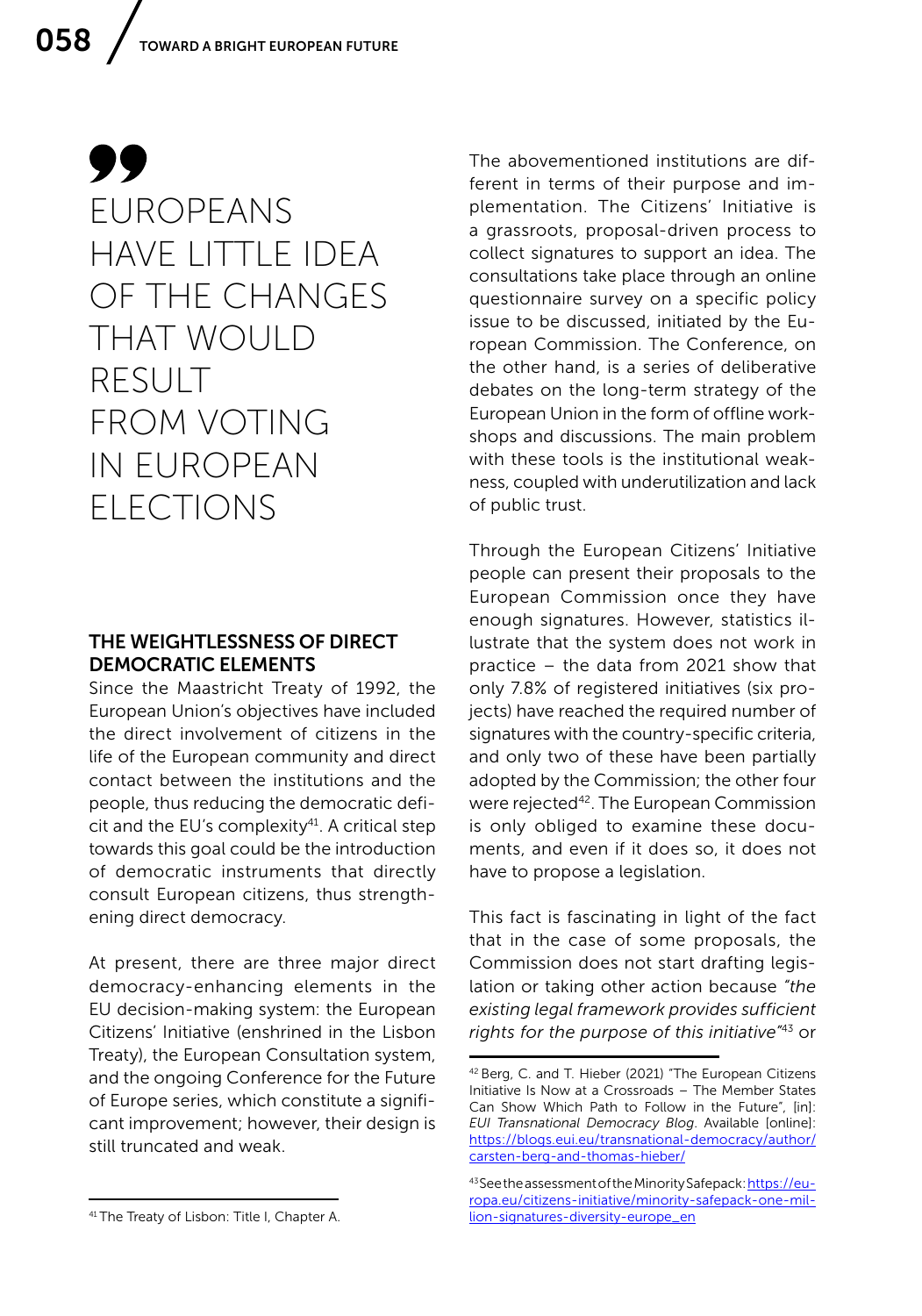### 99 AT PRESENT, THERE ARE THREE MAJOR DIRECT DEMOCRACY-ENHANCING ELEMENTS IN THE EU DECISION-MAKING SYSTEM

*"there is already adequate legislation on (…)*" 44, just to mention the two most illogical reasons.

However, these proposals have prior legal control, i.e., they are checked, among other things, for compatibility with EU values and rules before being collected. In other words, it would be possible to modify or filter out initiatives that, from the outset, formulate requests to which the European Commission will have a negative response. Instead, they would be allowed, supported, and – if they fall within the small percentage for which a sufficient number of signatures can be obtained – summarily rejected on similar grounds to those above.

As a result, enthusiasm for initiatives has also waned, with fewer associations submitting their ideas to the Initiative. Thus, an essentially empty institution is being emptied even further, which undermines not only the Citizens' Initiatives, but also the citizens' faith in direct democracy and its institutions.

The European Commission's Consultations aim to get suggestions and guidance on the way forward from as many places as possible, including citizens, before drafting legislation. The aim is to make the European Union open to all<sup>45</sup>. In comparison, it seems that people are unaware that such an opportunity exists and, if it does, there is little chance that they will vote<sup>46</sup>. Moreover, people receive little information about what this vote is about, what weight is given to their vote, and what practical implications the completed consultations will have in the future<sup>47</sup>

The Conference for the Future of Europe series is essentially the next major evolutionary step of the European Union, which aims to assess citizens' views on a total of ten themes<sup>48</sup>. However, since the project is still ongoing, one can only analyze the conclusions based on the already available information.

<sup>44</sup> See the assessment of End Cage Age: [https://europa.](https://europa.eu/citizens-initiative/end-cage-age_en) [eu/citizens-initiative/end-cage-age\\_en](https://europa.eu/citizens-initiative/end-cage-age_en)

<sup>45</sup> Commission of the European Communities (2002) *Communication from The Commission: Towards a Reinforced Culture of Consultation and Dialogue – General Principles and Minimum Standards for Consultation of Interested Parties by the Commission*. Available [online]: [https://ec.europa.eu/governance/docs/comm\\_stand](https://ec.europa.eu/governance/docs/comm_standards_en.pdf )[ards\\_en.pdf](https://ec.europa.eu/governance/docs/comm_standards_en.pdf ) 

<sup>46</sup> Røed, M. and V. Wøien Hansen (2018) *Explaining Participation Bias in the European Commission's Online Consultations: The Struggle for Policy Gain without Too Much Pain*. Available [online]: [https://doi.org/10.1111/](https://doi.org/10.1111/jcms.12754) [jcms.12754](https://doi.org/10.1111/jcms.12754)

<sup>47</sup> Hennen, L. (2020) "E-Democracy and the European Public Sphere", [in]: Hennen, L. et al. (eds.) *European E-Democracy in Practice*, Cham: Springer.

<sup>48</sup> Fabbrini, F. (2021) *The Conference on the Future of Europe: Process and Prospects*. Available [online]: [htt](https://doi.org/10.1111/eulj.12401)[ps://doi.org/10.1111/eulj.12401](https://doi.org/10.1111/eulj.12401)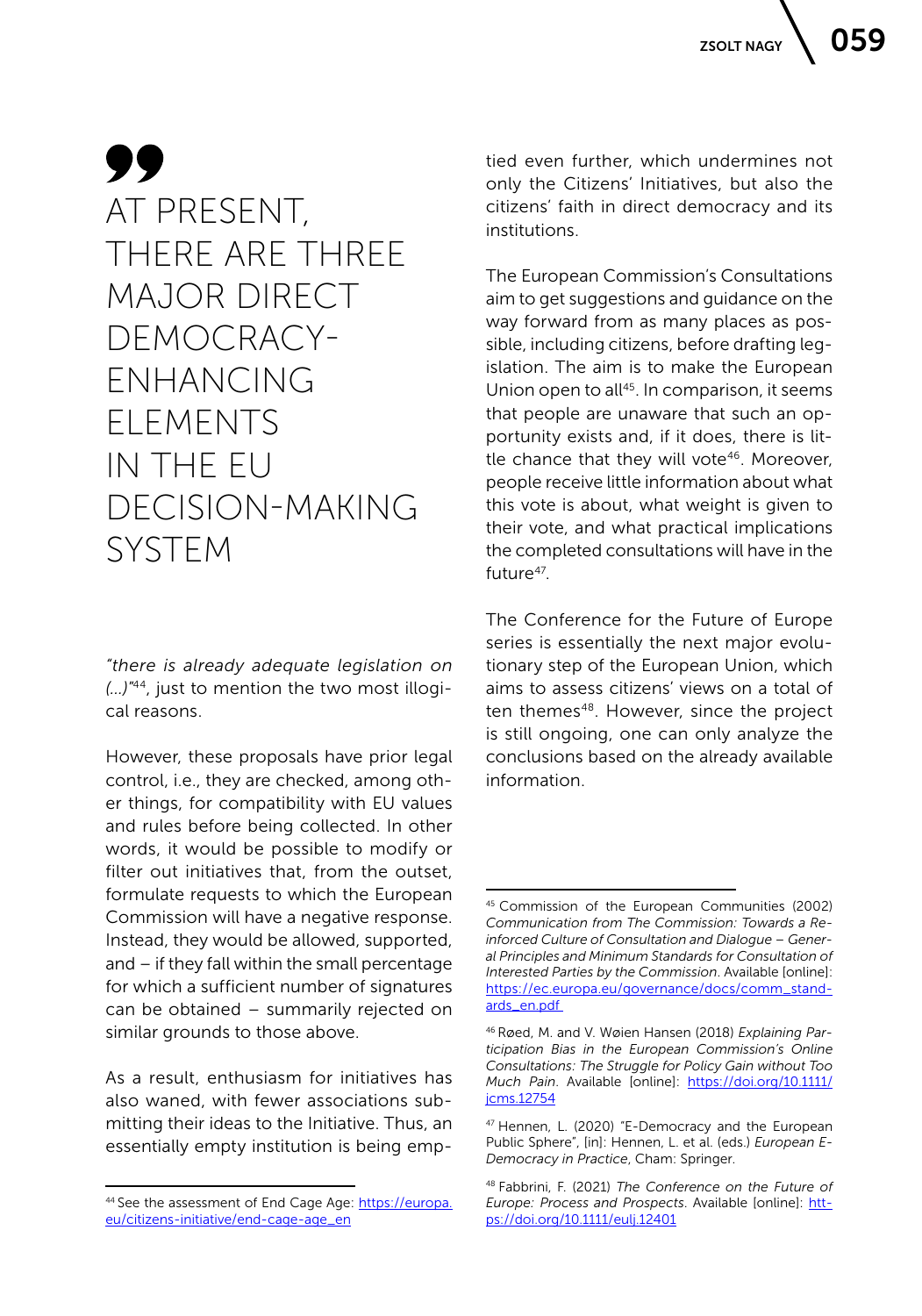The biggest question with the conference series is how it will play out<sup>49</sup>. All we know from the official announcement is that

*"A report on the conference outcome will be submitted to the Joint Presidency. The Parliament, the Council, and the Commission will then examine whether, within their respective competencies and following the EU treaties, they can take what steps to implement the report effectively."*<sup>50</sup>

It is not certain whether there will be any concrete results from the conference series, or at what level the knowledge gained will be applied. For the time being, it can be seen as little more than an experiment in deliberative democracy on a huge scale with a minimal effect $51$ .

#### EUROPEAN DEMOCRACY: WHY DO WE NEED IT?

After having outlined where the EU's democratization has come from and discussing the shortcomings that makes it impossible today to call the European Union a democracy, the question is raised of why it is worth thinking about this issue. Simply put, why is it important whether the EU is a democracy or not? In this context, it does not seem empirically clear why an officially supranational or intergovernmental organization should be democratic. Meanwhile, this issue is rarely raised concerning NATO, the CIS, the African Union, or the UN.

Against the further democratization of the European Union, one can quote authors such as Giandomenico Majone, who argued that the democratic deficit is not a problem, but rather a solution, since a community of this size must necessarily be run technocratically at a certain level, and democracy can only be an additional element<sup>52</sup>.

Andrew Moravcsik<sup>53</sup> also argues that there is no need to introduce additional democratic elements into the system for several reasons. On the one hand, the present system already curbs the excesses of technocracy, and, on the other hand, the representatives of the member states also have democratic authority, albeit direct in many cases, and thus help to curb the deficit. His main argument is that the legitimacy of the European Union lies in the fact that the member states are based on liberal democracy, so the system they have set up must also be legitimate. Therefore, there is no need for other democratic institutions, as popular sovereignty is already established at the level of the member states.

There are several arguments for further democratizing the European Union. Simon Hix puts forward three main arguments: 1) democracy would allow for a much faster and more direct channeling of citizens' opinions and political and policy preferences; 2) without democratic debate, it is not possible to formulate opinions on complex policies, so democracy would help citizens to become more knowledgeable on more complex issues, which would improve the quality of decision-making; 3) democracy would help to create an identity for European citizenship, just as democ-

<sup>49</sup> Kalas, V. (2021) "How Effective Can Citizens' Participation Be in the Conference on the Future of Europe?", [in]: *ludovika.hu*. Available [online]: [https://www.ludovika.hu/](https://www.ludovika.hu/en/blogs/the-daily-european/2021/07/06/how-effective-can-citizens-participation-be-in-the-conference-on-the-future-of-europe/) [en/blogs/the-daily-european/2021/07/06/how-effec](https://www.ludovika.hu/en/blogs/the-daily-european/2021/07/06/how-effective-can-citizens-participation-be-in-the-conference-on-the-future-of-europe/)[tive-can-citizens-participation-be-in-the-conference](https://www.ludovika.hu/en/blogs/the-daily-european/2021/07/06/how-effective-can-citizens-participation-be-in-the-conference-on-the-future-of-europe/)[on-the-future-of-europe/](https://www.ludovika.hu/en/blogs/the-daily-european/2021/07/06/how-effective-can-citizens-participation-be-in-the-conference-on-the-future-of-europe/)

<sup>50</sup> See the official website of the Conference on the Future of Europe: [https://futureu.europa.eu/pages/](https://futureu.europa.eu/pages/plenary?locale=hu ) [plenary?locale=hu](https://futureu.europa.eu/pages/plenary?locale=hu ) 

<sup>51</sup> At the moment of writing, more than 350,000 citizens participated in the program.

<sup>52</sup> Majone, G. (2005) *Dilemmas of European Integration*, Oxford: Oxford University Press.

<sup>53</sup> Moravcsik, A. (2002) "In Defense of the 'Democratic Deficit': Reassessing Legitimacy in the European Union", [in]: *Journal of Common Market Studies*, Vol. 40(4), pp. 603-624.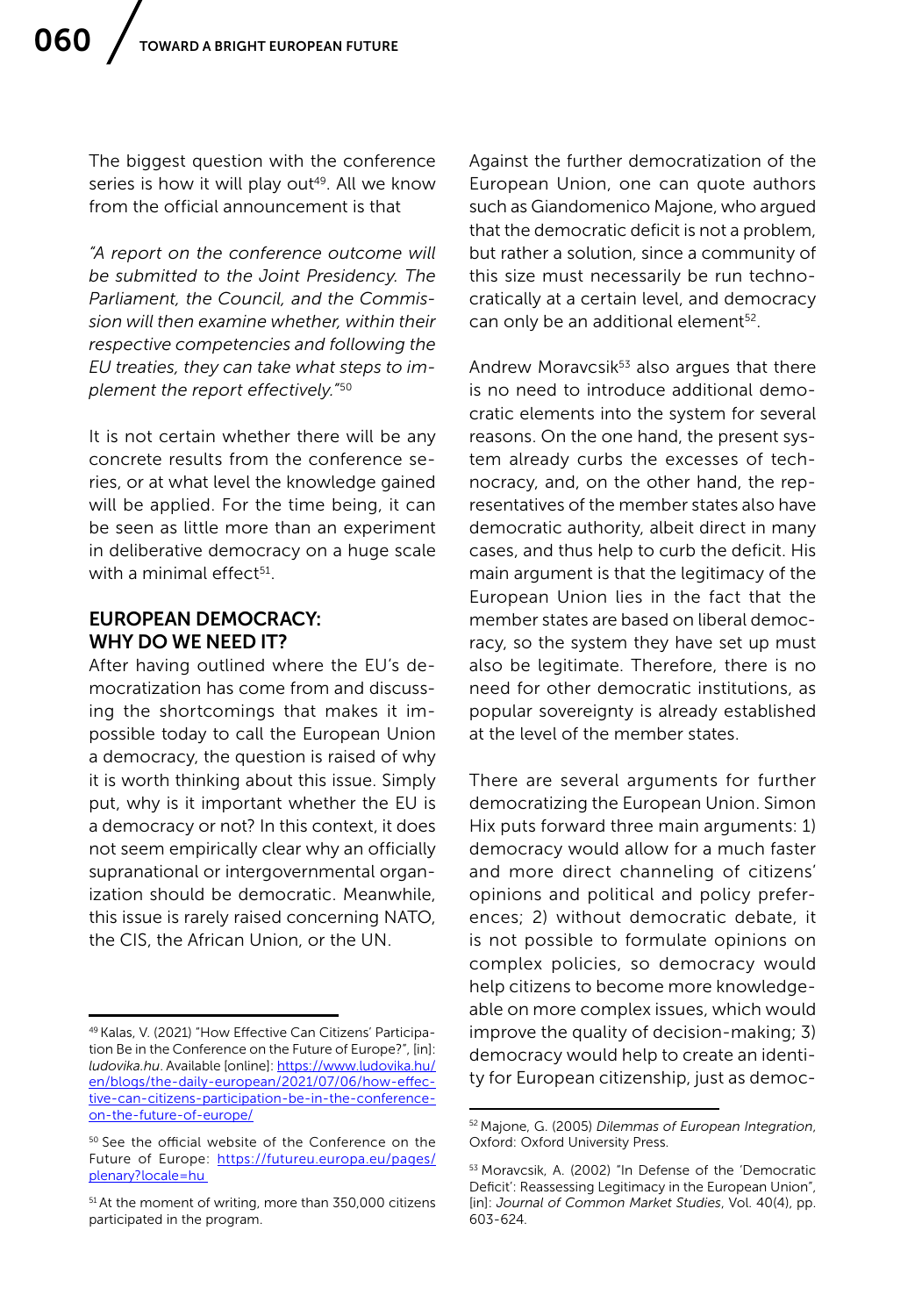### 99 IF ONE ACCEPTS THAT EU LAW IS SUPERIOR, IT IS ALSO **NECESSARY** TO HAVE DEMOCRATIC CONTROL OVER IT, **BECAUSE** NATIONAL DEMOCRACY IS NOT SUFFICIENT FOR CONTROLLING THE EUROPEAN SYSTEM

ratization has helped in the emergence of states and national identities in the Western world<sup>54</sup>.

Another argument, quite topical today, is put forward in the manifesto of the Civitas Association<sup>55</sup>: the primacy of the European law over national laws. The issue is increasingly being called into question by legal debates in Poland<sup>56</sup> and Romania<sup>57</sup> in 2021. However, if one accepts that EU law is superior, it is also necessary to have democratic control over it, because national democracy is not sufficient for controlling the European system, which leads to the idea of democratization of the European Union.

Finally, a more pragmatic argument of Markus Jachtenfuchs, who argues that democracy is a necessity because ultimately democratization is the best legitimation tool, and it is not possible to govern the Union and implement accurate decisions without the citizens. He believes that citizen involvement is necessary because the European Union is a highly decentralized organization with a weak scope, and without the citizens of the member states, the slightest dissatisfaction, however small, could be fatal to a reform<sup>58</sup>.

### ONCE-IN-A-LIFETIME OPPORTUNITY: HOW THE EU COULD USE TECHNOL-OGY FOR DEMOCRATIZATION

The European Union does have certain problems with democracy, and democracy matters even in a *sui generis* organization like the European community. Without democratic legitimation, the EU will not be able to grow, develop, and provide the fundamental rights that constitute its very foundations. So now, the only remaining question is, how should we democratize the European Union?

<sup>54</sup> Hix, S. (2011) *The Political System of the European Union*, London: Bloomsbury Publishing.

<sup>55</sup> Civitas (2016) *Democracy in the EU*. Available [online]: <https://www.civitas.org.uk/content/files/CIT5.-Dem.pdf>

<sup>56</sup> [https://www.theguardian.com/world/2021/oct/07/](https://www.theguardian.com/world/2021/oct/07/polish-court-rules-that-eu-laws-incompatible-with-its-constitution ) [polish-court-rules-that-eu-laws-incompatible-with](https://www.theguardian.com/world/2021/oct/07/polish-court-rules-that-eu-laws-incompatible-with-its-constitution )[its-constitution](https://www.theguardian.com/world/2021/oct/07/polish-court-rules-that-eu-laws-incompatible-with-its-constitution ) 

<sup>57</sup> [https://www.brusselstimes.com/199239/romanias](https://www.brusselstimes.com/199239/romanias-constitutional-court-rejects-primacy-of-european-law )[constitutional-court-rejects-primacy-of-european-law](https://www.brusselstimes.com/199239/romanias-constitutional-court-rejects-primacy-of-european-law ) 

<sup>58</sup> Jachtenfuchs, M. (1998) "Democracy and Governance in the European Union", [in]: Føllesdal A. and P. Koslowski (eds.), *Democracy and the European Union*, Cham: Springer.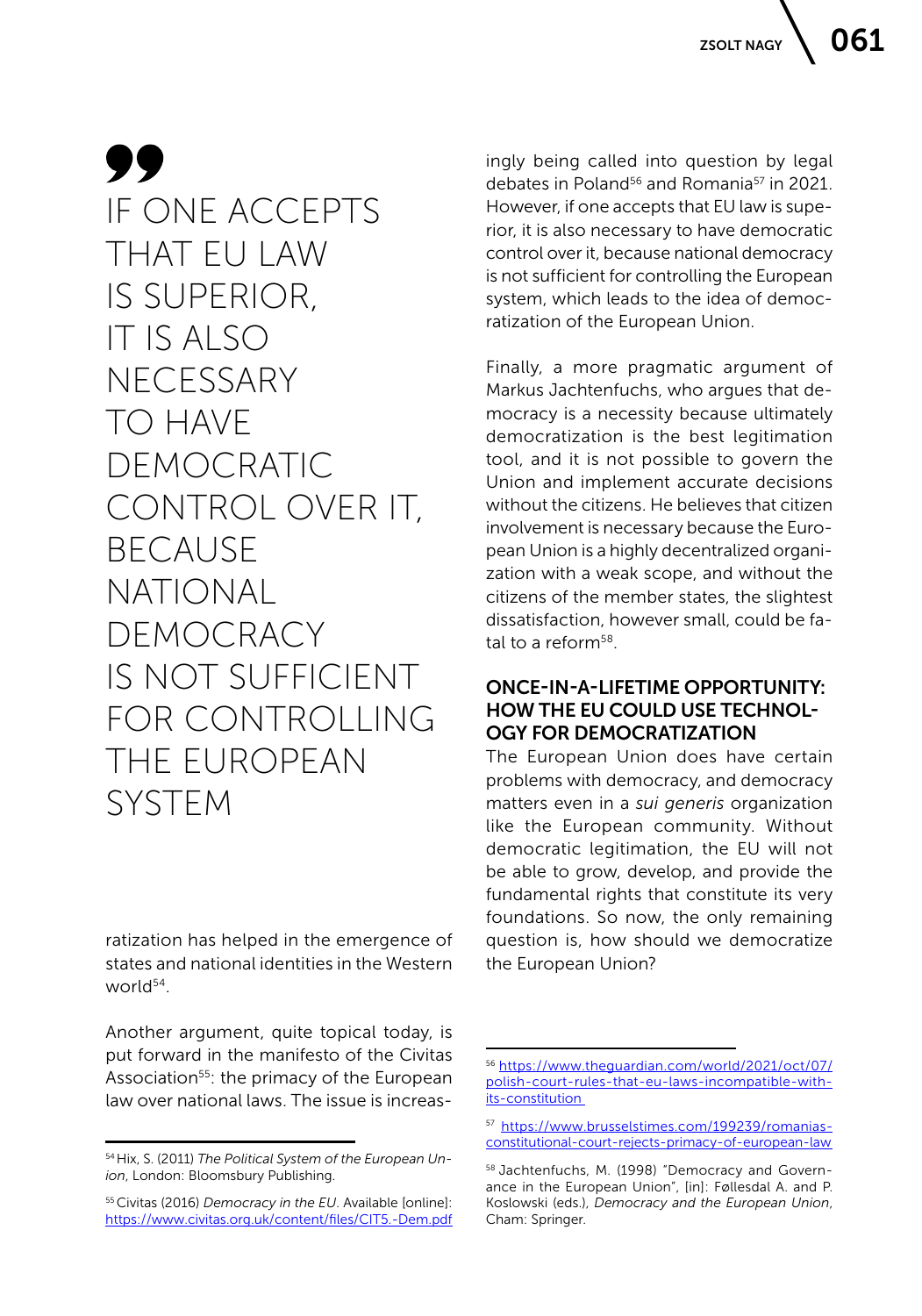As mentioned above, Moravcsik states that it is impossible to democratize the European Union because of its size as well as ethnic, national, economic, and historical diversities. Indeed, it is a considerable challenge, which could cause as many problems as it would solve – if one thinks in a more traditional way. However, in the  $21^{st}$  century, Europeans have the opportunity to use new tools and solutions. Some of the latest ideas could help create more ambitious plans for the future of the European community.

99 A SYSTEM WHERE EVERY EUROPEAN CITIZEN COULD DEBATE ON THE ACTUAL PROBLEMS OF THE EUROPEAN UNION EVERY DAY COULD BE CREATED – JUST AS ALREADY TAKES PLACE ON FACEBOOK OR TWITTER

In order to look into the possible future, let us consider the latest book by Jamie Susskind, *Future Politics*59, in which the author puts forward five 'new kinds of democracies.' These five ways of how to use modern technology to improve democracy are, of course, not viable models in themselves; however, they may offer solutions for the problems of the democratization of the EU.

#### DIGITAL-DELIBERATIVE DEMOCRACY

The concept of deliberative democracy is not a new one – the term first occurred in the 1980s in the works of Joseph M. Bessette. Jürgen Habermas has been one of the greatest supporters of the concept, where people come together in small groups, debate the problems, and delegate their conclusions to a bigger group, repeating these circles until a national consensus is reached.

With digital tools, the idea is no longer a utopia. Right now, debates on wars, economics, and health crises happen daily on social media platforms. If one could solve the problem of anonymity and bots<sup>60</sup>, a system where every European citizen could debate on the actual problems of the European Union every day could be created – just as already takes place on Facebook or Twitter. Moreover, since the European Union has many fewer issues to decide on than a state, there would not be as many topics that would have to be tackled, and so the process should not become a burden on the people.

This solution could improve the political life of the citizens, involve them in decision-making, and help them know more about the role of the European Union in

<sup>59</sup> Susskind, J. (2022) *Politika a jövőben*, Budapest: Athenaeum Kiadó Kft. [in Hungarian]

<sup>60</sup> A 'bot' is an automated software, which could potentially replace humans in general conversations – like a messenger bot on a service page.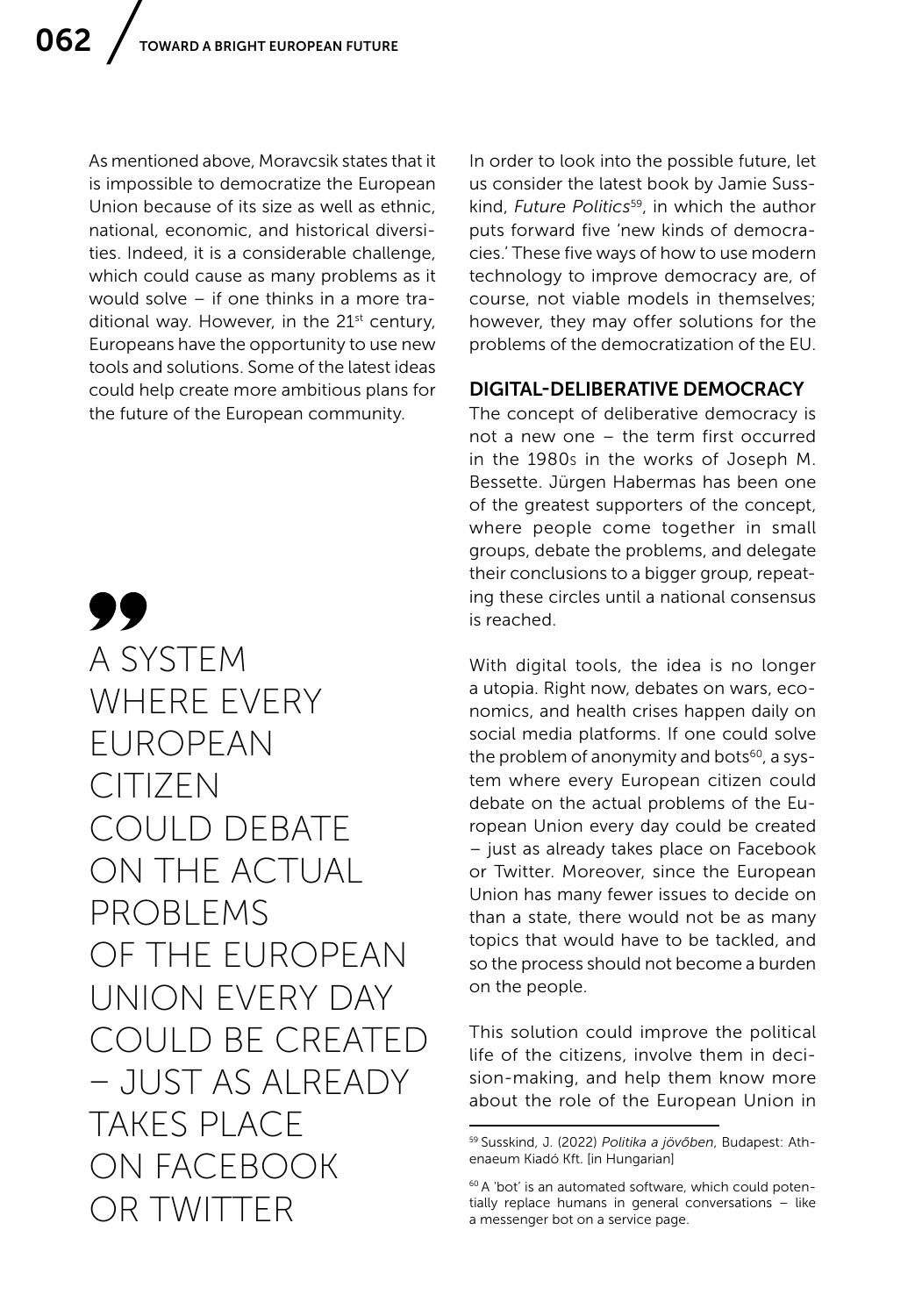### 99 ACCORDING TO THE 'WIKIDEMO-CRACY' CONCEPT, PEOPLE FROM ALL OVER EUROPE COULD CREATE LAW PRO-POSALS

their daily lives. The consultations of the European Commission are a good starting point; however, not many European citizens know about it and its scope is still extremely limited. And if we do not put any power in an institution, it will soon become hollow.

#### DIRECT DEMOCRACY

As mentioned before, the European Union does have tools based on the idea of direct democracy. However, they are limited and have only consultative power. Even in Switzerland, where the institution of the referendum is the most widely used, only 676 referendums have been held since the country's foundation in 1848<sup>61</sup>, which means there were 3.8 referendums each year so far. It sounds like a lot, yet, only a very minor percentage of all issues was decided on in this way, considering the complexity of the said state.

Nonetheless, with new technologies – and new political culture based on direct and continuous democratic thinking – Europeans could create an effective system by which citizens would be able to decide directly on many issues. With new mobile applications, people would get the necessary information and would be able to vote even on more complex questions, like the budget, via their smartphones.

This method is much faster than any other direct tool, so the European Union could use it in various ways – not just for tedious, administrative matters. Again, the EU does not have as many issues as a respective member state that would require consultation, so relying on citizens' involvement would be much easier. Moreover, this innovation could help reduce the burdens of a political-bureaucratic system as well.

#### **WIKIDEMOCRACY**

With digital technology, people can participate in the same discussion, vote for the same question, and work together on the same proposal. According to the 'wikidemocracy' concept, people from all over Europe could create law proposals. Although it sounds utopian, there have been a few experiments where citizens created actual laws via an open-source system – just like Wikipedia or the development of Linux – and these proposals became *de facto* laws eventually<sup>62</sup>.

In this system, ordinary citizens could start their projects, and the EU could involve them in creating law proposals and help them see the complexity of the discussed questions. This way, the decision-making would be based on the cooperation of the citizens together with the political elite.

 $61$  See the official site of the Swiss referendums: [https://swissvotes.ch/votes?sort\\_by=date&sort\\_](https://swissvotes.ch/votes?sort_by=date&sort_order=descending) [order=descending](https://swissvotes.ch/votes?sort_by=date&sort_order=descending)

<sup>62</sup> Susskind, J. (2022) *Politika a jövőben*, Budapest: Athenaeum Kiadó Kft, p. 200. [in Hungarian]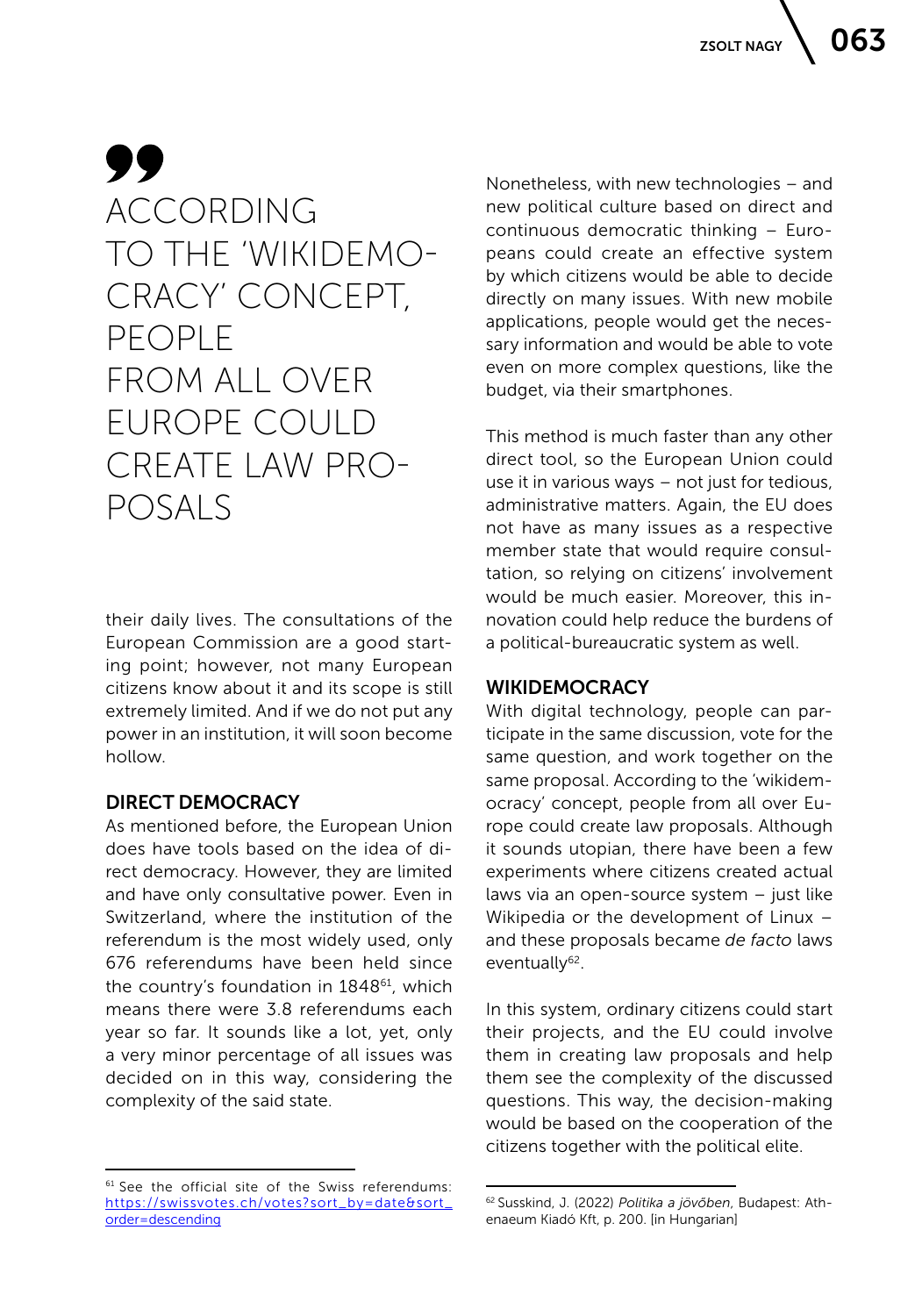In the European Union, this kind of integration could be essential not only because it could involve the citizens in the process, but it would also connect people from different countries and channel people's various points of view. In the end, it is one of the most 'EU-things' that one could imagine: people pulling their knowledge together to create their united future as one.

#### **DATADEMOCRACY**

Nowadays, news about how Big Tech companies have stolen their users' data and how they misuse it comes to light on a daily basis. Indeed, data is the most valuable resource; however, it could be used for a greater good, and not merely for targeted advertising.

If we could collect our data from every aspect of our life – just like Facebook does, but with the consent of the citizens – the things we share could then allow us to transfer our 'selves' into the digital world. Our digital selves would have the same worldview and beliefs, because they would be our exact digital doppelgangers. Moreover, these digital selves could represent us anywhere anytime – such avatars could take our place in a 24-hour digital general meeting, where the avatars of all citizens are 'discussing' the ongoing questions and decide on them, based on our own thoughts previously uploaded onto the web.

European citizens already use their mobile phones every day, creating data. With a dedicated application, they could select and share these data (or part of them) with the European Union – thus creating their own avatars. These avatars would represent European citizens in an online field, where the EU makes its decisions, and vote on the questions just as they would had they the time to look through all the questions and read the relevant articles.

In the foreseeable future, politics could use these digital doppelgangers to decide how they shape our future and make their decisions easier. Eventually, it could automatize decision-making to some extent and completely change politics.

Data democracy would be ideal for the European Union, because 447 million people compose quite a large database, which makes the process much easier, and the EU political system would have a robust and direct connection to citizens. Data-democracy could collect and use the opinions of all citizens, allowing European citizens to decide on various issues within minutes, involving everyone.

#### AI-DEMOCRACY

Athenian democracy could not work in the 21<sup>st</sup> century, because a population of 447 million EU citizens simply cannot gather in one place at the same time. That is why Western politics invented representation. But there remains a question of why we need to be represented by other people.

With the fast development of artificial intelligence (AI), the futurist utopia of a robothuman common society is not so sci-fi anymore. People must deal with the fact that, eventually, they will be able to create machines with the intelligence of a human being. These creations could at some point be part of the society  $-$  or even lead it.

Citizens have lost trust in politicians<sup>63</sup> and always want to search for new faces or 'experts' to join the government. The European Union already has an institution full of experts whose main goal is to represent the EU without politics: this would be the European Commission by definition. Moreover,

<sup>63</sup> Enli, G. and L.T. Rosenberg (2018) "Trust in the Age of Social Media: Populist Politicians Seem More Authentic", [in]: *Social Media + Society*. Available [online]: [https://](https://journals.sagepub.com/doi/10.1177/2056305118764430 ) [journals.sagepub.com/doi/10.1177/2056305118764430](https://journals.sagepub.com/doi/10.1177/2056305118764430 )